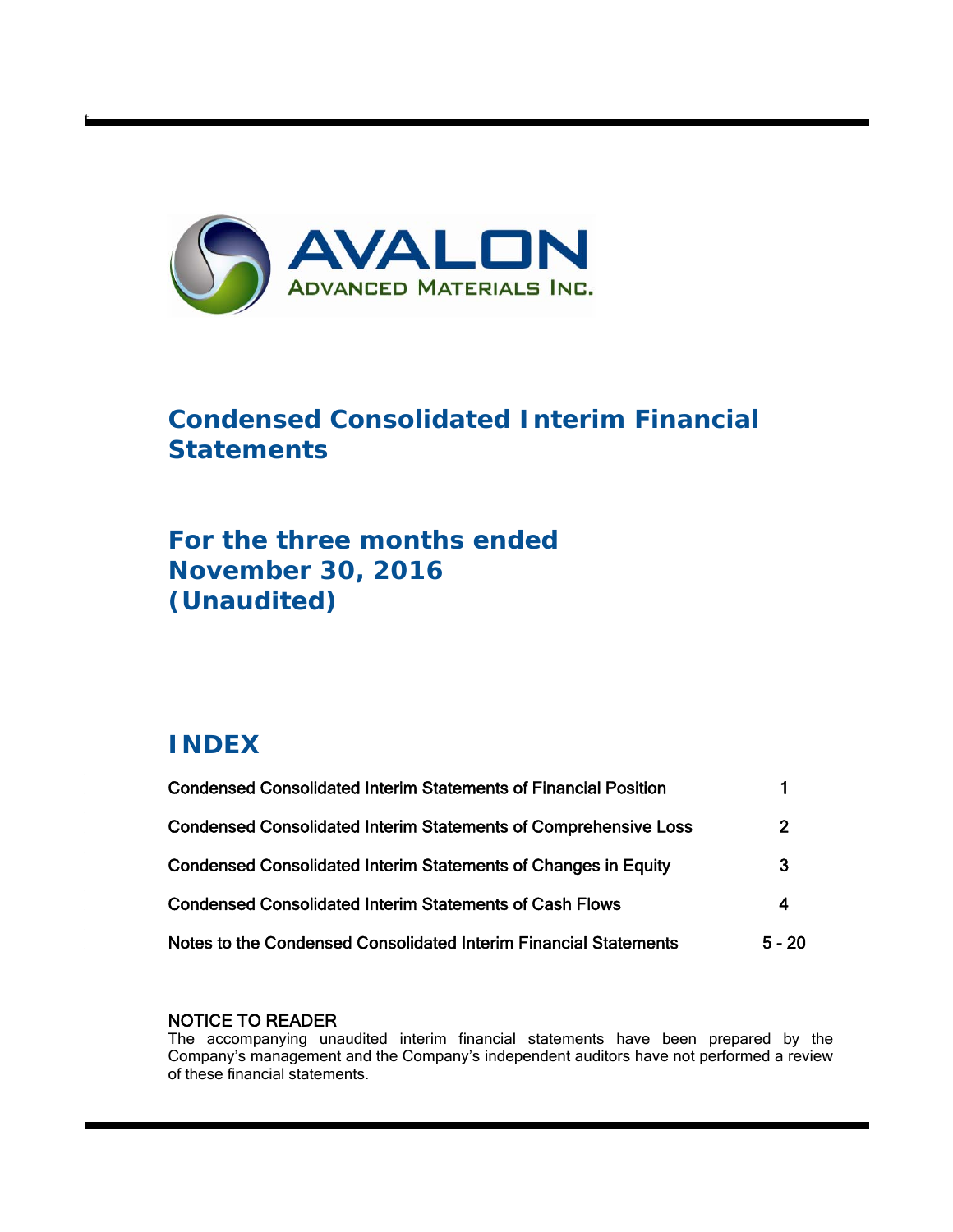# **Condensed Consolidated Interim Statements of Financial Position (expressed in Canadian Dollars) (unaudited)**

|                                                                                                                                                     | November 30,<br>2016                           | August 31,<br>2016                            |  |
|-----------------------------------------------------------------------------------------------------------------------------------------------------|------------------------------------------------|-----------------------------------------------|--|
| <b>Assets</b>                                                                                                                                       |                                                |                                               |  |
| <b>Current Assets</b><br>Cash and cash equivalents                                                                                                  | \$<br>1,185,053                                | \$<br>1,360,487                               |  |
| Other receivables<br>Prepaid expenses and deposits                                                                                                  | 200,848<br>216,913<br>1,602,814                | 226,485<br>299,894<br>1,886,866               |  |
| <b>Non-Current Assets</b>                                                                                                                           |                                                |                                               |  |
| Exploration and evaluation assets (note 5)<br>Property, plant and equipment (note 6)                                                                | 13,116,865<br>104,092,845                      | 12,567,244<br>104,060,940                     |  |
|                                                                                                                                                     | \$<br>117,209,710<br>118,812,524               | \$<br>116,628,184<br>118,515,050              |  |
| <b>Liabilities</b>                                                                                                                                  |                                                |                                               |  |
| <b>Current Liabilities</b>                                                                                                                          |                                                |                                               |  |
| Accounts payable<br><b>Accrued liabilities</b><br>Deferred flow-through share premium (note 7)<br>Warrants denominated in foreign currency (note 8) | \$<br>183,268<br>491,553<br>169,908<br>244,255 | \$<br>223,661<br>502,734<br>96,617<br>411,418 |  |
|                                                                                                                                                     | 1,088,984                                      | 1,234,430                                     |  |
| <b>Non-Current Liabilities</b><br>Site closure and reclamation provisions                                                                           | 263,600                                        | 263,600                                       |  |
|                                                                                                                                                     | 1,352,584                                      | 1,498,030                                     |  |
| <b>Shareholders' Equity</b>                                                                                                                         |                                                |                                               |  |
| Share Capital (note 9b)<br>Reserve for Warrants (note 9c)<br>Reserve for Share Based Payments (note 9d)                                             | 168,094,188<br>4,288,701<br>16,883,048         | 167, 181, 354<br>4,313,701<br>16,700,417      |  |
| Reserve for Brokers' Compensation Warrants (note 9e)<br><b>Accumulated Deficit</b>                                                                  | 266,859<br>(72, 072, 856)                      | 254,112<br>(71, 432, 564)                     |  |
|                                                                                                                                                     | 117,459,940                                    | 117,017,020                                   |  |
|                                                                                                                                                     | \$<br>118,812,524                              | \$<br>118,515,050                             |  |
| Approved on behalf of the Board                                                                                                                     |                                                |                                               |  |

"Donald S. Bubar" , Director

"Brian MacEachen" , Director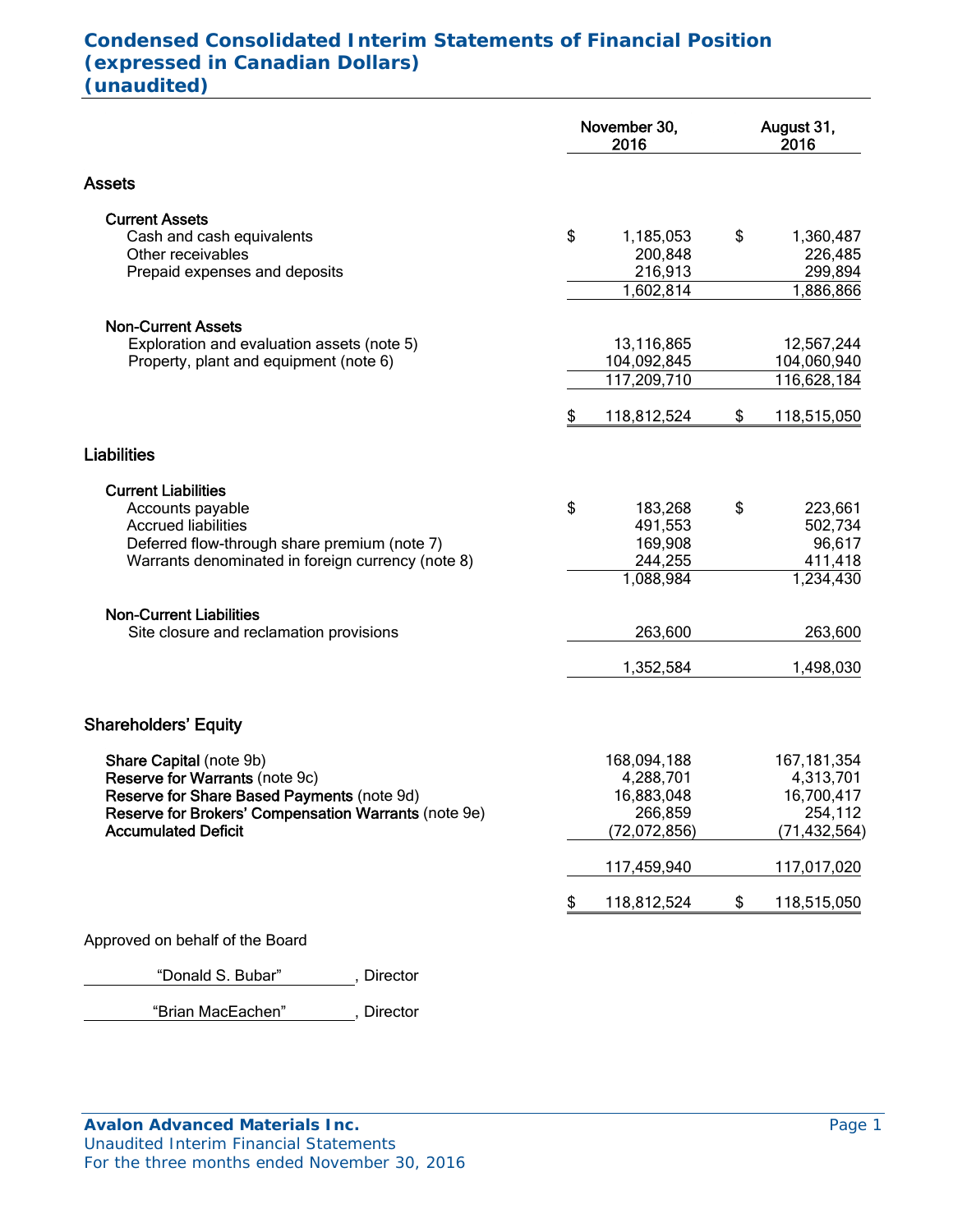# **Condensed Consolidated Interim Statements of Comprehensive Loss (expressed in Canadian Dollars, except number of shares) (unaudited)**

|                                                                                                                                                                                                                                                |    | <b>Three Months Ended</b><br>November 30,                   |    |                                                              |  |  |
|------------------------------------------------------------------------------------------------------------------------------------------------------------------------------------------------------------------------------------------------|----|-------------------------------------------------------------|----|--------------------------------------------------------------|--|--|
|                                                                                                                                                                                                                                                |    | 2016                                                        |    | 2015                                                         |  |  |
| Revenue                                                                                                                                                                                                                                        |    |                                                             |    |                                                              |  |  |
| Interest                                                                                                                                                                                                                                       | \$ | 2,499                                                       | \$ | 13,895                                                       |  |  |
| <b>Expenses</b>                                                                                                                                                                                                                                |    |                                                             |    |                                                              |  |  |
| Corporate and administrative expenses (note 10)<br>General exploration<br>Depreciation<br>Share based compensation (note 9d)<br>Foreign exchange (gain) loss<br>Decrease in fair value of warrants denominated<br>in foreign currency (note 8) |    | 775,083<br>6,441<br>6,861<br>128,900<br>1,196<br>(167, 163) |    | 939,603<br>4,025<br>9,571<br>77,739<br>(3,056)<br>(163, 039) |  |  |
|                                                                                                                                                                                                                                                |    | 751,318                                                     |    | 864,843                                                      |  |  |
| Net Loss before Income Taxes                                                                                                                                                                                                                   |    | (748, 819)                                                  |    | (850, 948)                                                   |  |  |
| Deferred Income Tax Recoveries (note 7)                                                                                                                                                                                                        |    | 108,527                                                     |    | 205,644                                                      |  |  |
| Net Loss and Total Comprehensive Loss for the period                                                                                                                                                                                           | \$ | (640, 292)                                                  | \$ | (645, 304)                                                   |  |  |
| Loss per Share - Basic and Diluted                                                                                                                                                                                                             | \$ | (0.00)                                                      | \$ | (0.00)                                                       |  |  |
| Weighted Average Number of Common Shares Outstanding,<br><b>Basic and Diluted</b>                                                                                                                                                              |    | 181,307,897                                                 |    | 154,058,042                                                  |  |  |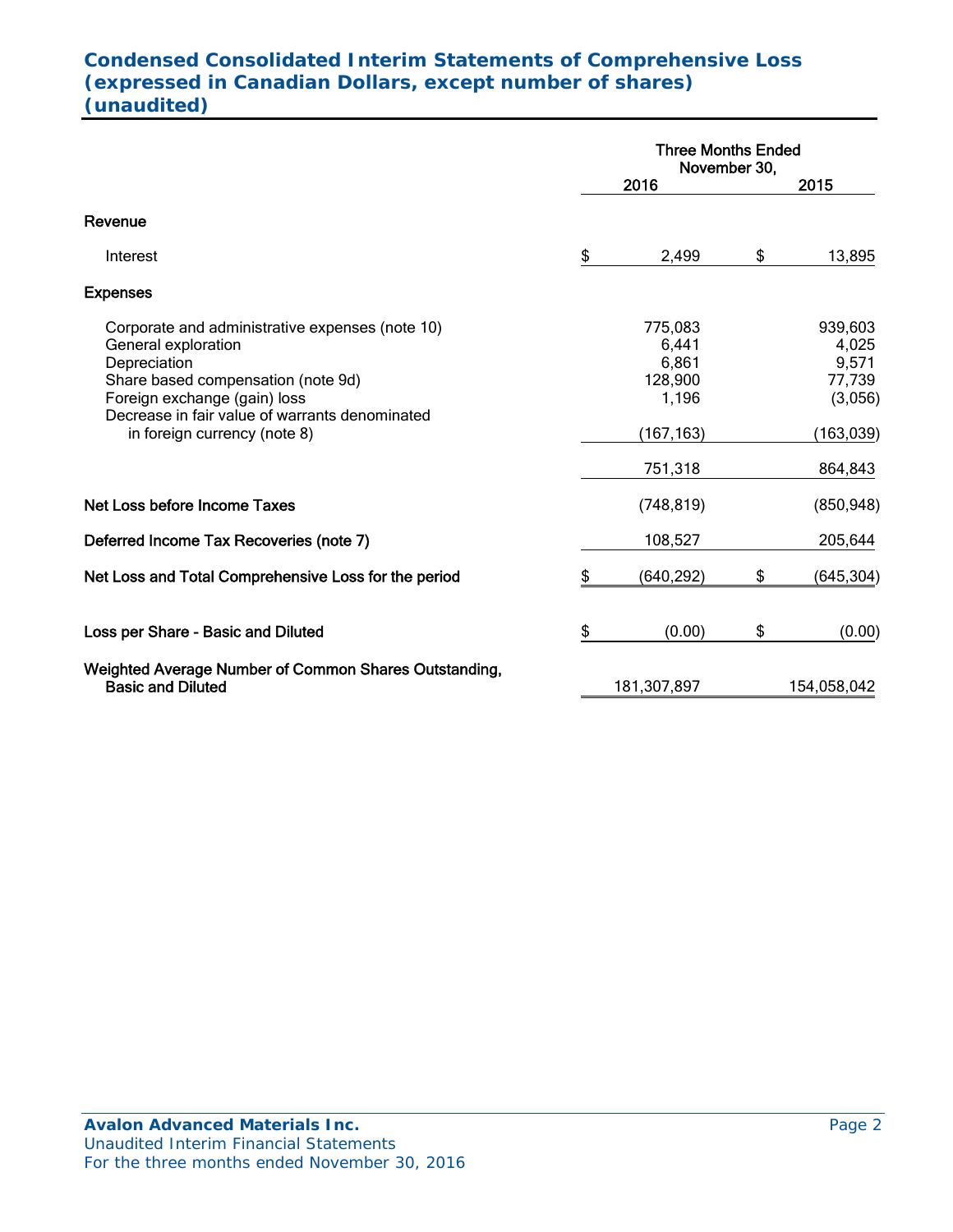# **Condensed Consolidated Interim Statements of Changes in Equity (expressed in Canadian Dollars, except number of shares) (unaudited)**

|                                                                                                                                                                                                                                                                                                                                          |                                                 | <b>Share Capital</b>                                                    |                                          | <b>Reserves</b>                       |                                             |                                |                                                                                                |
|------------------------------------------------------------------------------------------------------------------------------------------------------------------------------------------------------------------------------------------------------------------------------------------------------------------------------------------|-------------------------------------------------|-------------------------------------------------------------------------|------------------------------------------|---------------------------------------|---------------------------------------------|--------------------------------|------------------------------------------------------------------------------------------------|
|                                                                                                                                                                                                                                                                                                                                          | Number of<br><b>Shares</b>                      | <b>Amount</b>                                                           | <b>Warrants</b>                          | <b>Share Based</b><br><b>Payments</b> | Brokers'<br>Compensation<br><b>Warrants</b> | Accumulated<br><b>Deficit</b>  | <b>Total</b>                                                                                   |
| Balance at September 1, 2015<br>Equity offerings<br>Share based compensation<br>Share issuance costs - cash<br>Net loss for the three month period                                                                                                                                                                                       | 152,785,482<br>1,553,724                        | \$164,695,991<br>248,086<br>(24,700)                                    | \$<br>4,020,968                          | 16,244,942<br>107,255                 | \$<br>219,238                               | $$$ (67,892,919)<br>(645, 304) | \$117,288,220<br>248.086<br>107,255<br>(24,700)<br>(645, 304)                                  |
| Balance at November 30, 2015<br>Equity offerings<br>Issue for other considerations<br>Exercise of warrants<br>Reserve transferred on exercise of warrants<br>Exercise of brokers' compensation warrants<br>Reserve transferred on exercise of                                                                                            | 154,339,206<br>24,700,000<br>125,000<br>360,000 | 164,919,377<br>2,344,570<br>18,750<br>3,049<br>45,000                   | 4,020,968<br>317,030<br>1,353<br>(3,049) | 16,352,197                            | 219,238                                     | (68, 538, 223)                 | 116,973,557<br>2,661,600<br>1,353<br>18,750<br>45,000                                          |
| compensation warrants<br>Compensation warrants issued on equity<br>offerings<br>Share based compensation<br>Share issuance costs - cash<br>Share issuance costs - compensation warrants<br>issued<br>Net loss for the nine month period                                                                                                  |                                                 | 19,573<br>(125, 474)<br>(43, 491)                                       | (16,580)<br>(6,021)                      | 348,220                               | (19, 573)<br>54,447                         | (2,894,341)                    | 54,447<br>348,220<br>(142, 054)<br>(49, 512)<br>(2,894,341)                                    |
| Balance at August 31, 2016<br>Equity offerings<br>Exercise of warrants<br>Reserve transferred on exercise of warrants<br>Compensation warrants issued on equity<br>offerings<br>Share based compensation<br>Share issuance costs - cash<br>Share issuance costs - compensation warrants<br>issued<br>Net loss for the three month period | 179,524,206<br>4,545,454<br>1,025,000           | 167, 181, 354<br>818,182<br>153,750<br>25,000<br>(71, 351)<br>(12, 747) | 4,313,701<br>(25,000)                    | 16,700,417<br>182,631                 | 254,112<br>12,747                           | (71, 432, 564)<br>(640, 292)   | 117,017,020<br>818,182<br>153,750<br>12,747<br>182,631<br>(71, 351)<br>(12, 747)<br>(640, 292) |
| Balance at November 30, 2016                                                                                                                                                                                                                                                                                                             | 185,094,660                                     | \$168,094,188                                                           | 4,288,701                                | 16,883,048                            | \$<br>266,859                               | $$$ (72,072,856)               | \$117,459,940                                                                                  |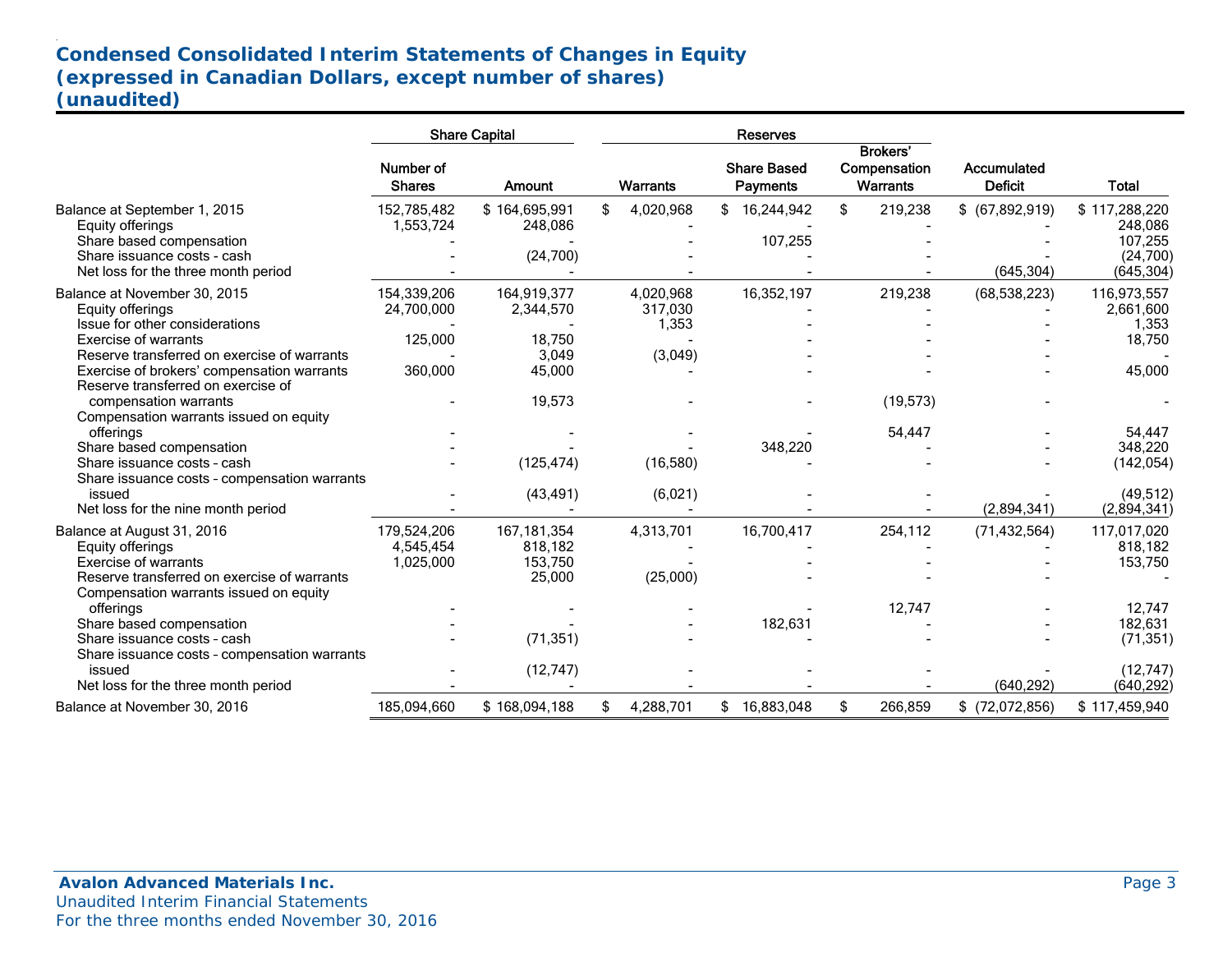## . **Condensed Consolidated Interim Statements of Cash Flows (expressed in Canadian Dollars) (unaudited)**

|                                                                       | <b>Three Months Ended</b><br>November 30, |    |                                    |
|-----------------------------------------------------------------------|-------------------------------------------|----|------------------------------------|
|                                                                       | 2016                                      |    | 2015                               |
| <b>Operating Activities</b>                                           |                                           |    |                                    |
| Cash paid to employees<br>Cash paid to suppliers<br>Interest received | \$<br>(403, 041)<br>(255,003)<br>2,499    | \$ | (455, 997)<br>(377, 615)<br>12,899 |
| Cash Used by Operating Activities                                     | (655,545)                                 |    | (820, 713)                         |
| <b>Financing Activities</b>                                           |                                           |    |                                    |
| Proceeds from equity offerings<br>Proceeds from exercise of warrants  | 929,763<br>153,750                        |    | 222,280                            |
| Cash Provided by Financing Activities                                 | 1,083,513                                 |    | 222,280                            |
| <b>Investing Activities</b>                                           |                                           |    |                                    |
| Exploration and evaluation assets<br>Property, plant and equipment    | (566, 892)<br>(35, 314)                   |    | (1,418,023)<br>(77, 569)           |
| Cash Used by Investing Activities                                     | (602,206)                                 |    | (1, 495, 592)                      |
| <b>Change in Cash and Cash Equivalents</b>                            | (174, 238)                                |    | (2,094,025)                        |
| Foreign Exchange Effect on Cash                                       | (1, 196)                                  |    | 3,056                              |
| Cash and Cash Equivalents - beginning of period                       | 1,360,487                                 |    | 5,247,738                          |
| Cash and Cash Equivalents - end of period                             | \$<br>1,185,053                           | \$ | 3,156,769                          |

Supplemental Cash Flow Information (note 13)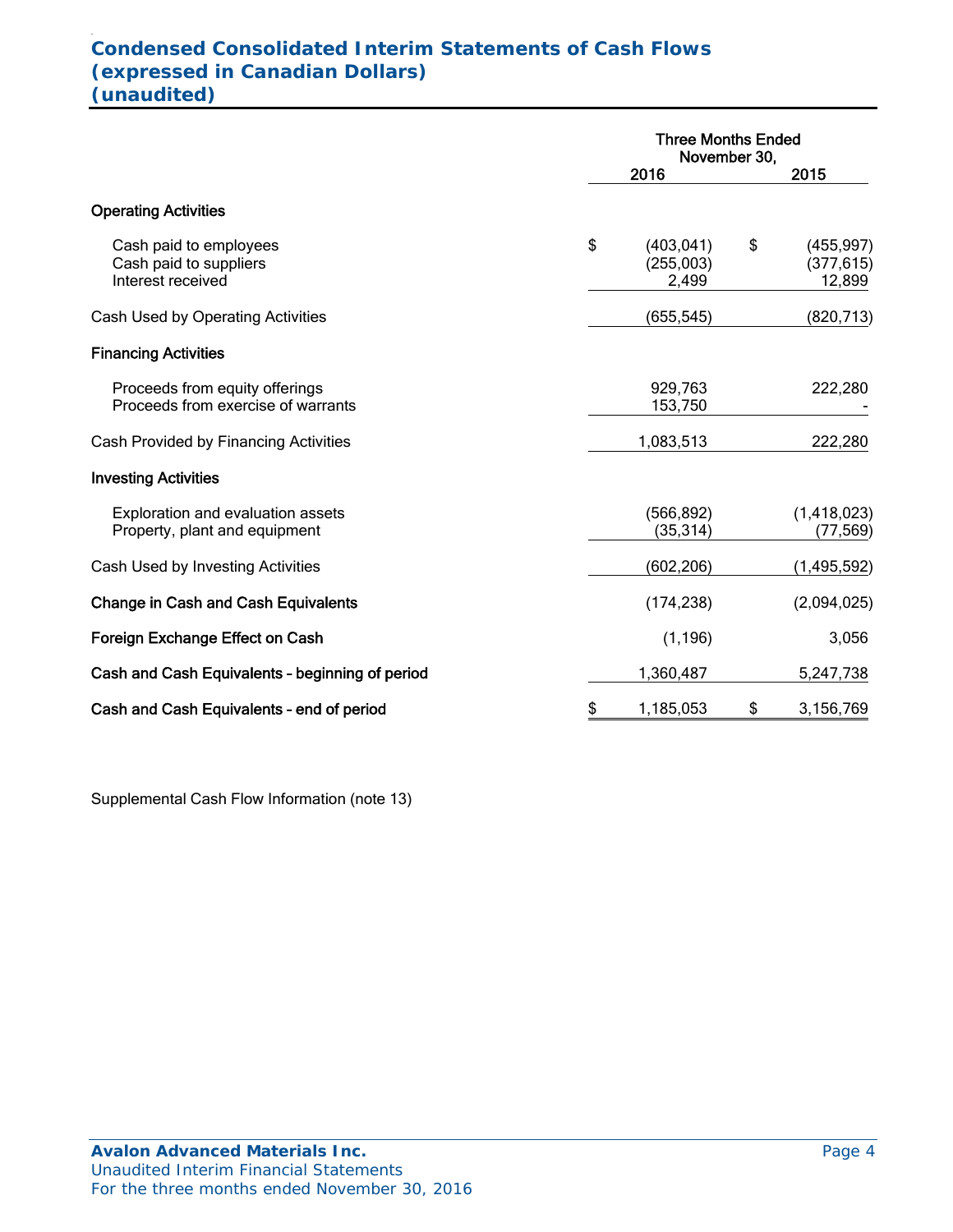#### **1. Nature of Operations**

Avalon Advanced Materials Inc. ("Avalon") is a publicly listed company incorporated in Canada and continued under the *Canada Business Corporations Act*. Avalon's common shares are listed on the Toronto Stock Exchange (the "TSX") (TSX: AVL), on the OTCQX® Best Market (OTCQX: AVLNF), and the Frankfurt Stock Exchange in Germany.

The registered address, principal address and records office of Avalon is located at 130 Adelaide Street West, Suite 1901, Toronto, Ontario, Canada, M5H 3P5.

Avalon and its subsidiaries (the "Company") are in the process of exploring and developing its mineral resource properties. To date, the Company has not earned any significant revenues.

The realization of amounts shown for its development asset – the Nechalacho Rare Earth Elements Project (the "Nechalacho REE Project") and exploration and evaluation assets is dependent upon the discovery of economically recoverable reserves, the ability of the Company to obtain the necessary financing to develop these assets, and future profitable production or proceeds of disposition from these assets.

The Company is principally engaged in the acquisition, exploration, evaluation and development of specialty metal and mineral properties located principally in Canada.

These unaudited condensed consolidated interim financial statements have been prepared in accordance with International Financial Reporting Standards ("IFRS") as issued by the International Accounting Standards Board ("IASB") applicable to a going concern, which assumes the Company will continue to meet its obligations and discharge its liabilities in the normal course of business for the foreseeable future. Different bases of measurement may be appropriate when a company is not expected to continue operations for the foreseeable future. The Company is in the exploration and development stage and raises funds in the equity markets to conduct its business activities. The Company has incurred losses in the current and prior periods, with a net loss of \$640,292 for the three months ended November 30, 2016 (the "Quarter") and an accumulated deficit of \$72,072,856 as at November 30, 2016.

The Company's cash and cash equivalents balance at November 30, 2016 was \$1,185,053 and adjusted working capital was \$927,993 (calculated by adding back the deferred flow-through share premium of \$169,908 and the liability for warrants denominated in foreign currency of \$244,255 to the net current assets of \$513,830). Given the continuation of weak investor sentiment and capital market conditions in the junior resource sector, there exists an uncertainty as to the Company's ability to raise additional funds on favorable terms. This condition indicates the existence of a material uncertainty that raises substantial doubt about the Company's ability to continue as a going concern. As at November 30, 2016, the Company is required to incur additional Canadian exploration expenses ("CEE") of \$934,494 by December 31, 2017. This amount represents the remaining balance of the required expenditures resulting from a private placement completed in November 2016. The Company's expenditures on other discretionary exploration and development activities have some scope for flexibility in terms of amount and timing, which can be adjusted accordingly. Management intends to finance these expenditures over the next twelve months with funds currently on hand and through planned equity financings.

These unaudited condensed consolidated interim financial statements do not reflect the adjustments to the carrying values of assets and liabilities and the reported expenses and statement of financial position classifications that would be necessary should the going concern assumption be inappropriate, and those adiustments could be material.

These unaudited condensed consolidated interim financial statements have been reviewed and approved by the Company's Audit Committee and the Board of Directors on January 10, 2017.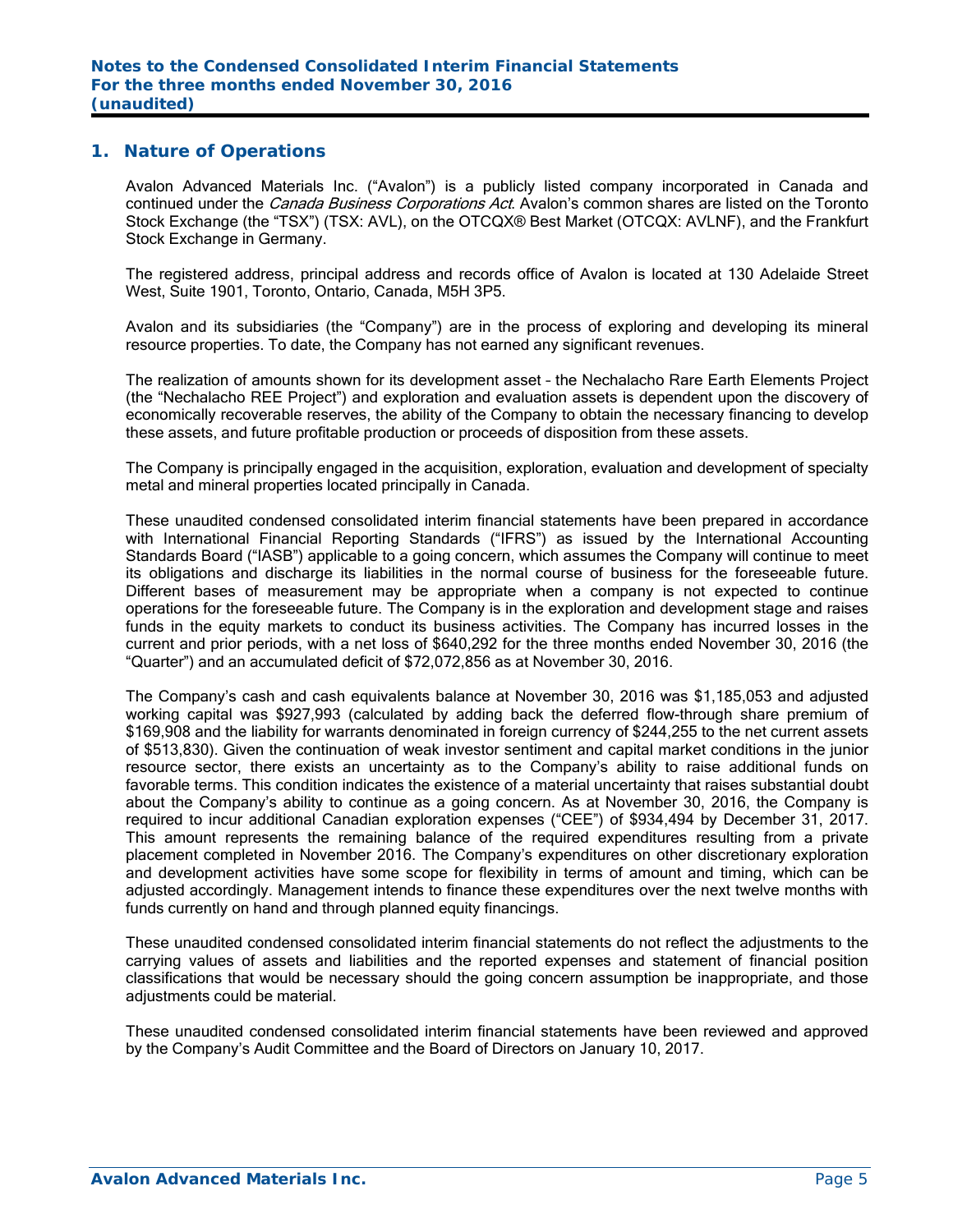## **2. Basis of Presentation**

#### *a) Statement of Compliance and Basis of Presentation*

These unaudited condensed consolidated interim financial statements, including comparatives, have been prepared in accordance with International Accounting Standards ("IAS") 34 Interim Financial Reporting, as issued by IASB.

These unaudited condensed consolidated interim financial statements do not contain all disclosures required by IFRS and accordingly should be read in conjunction with the Company's consolidated annual financial statements for the year ended August 31, 2016.

These unaudited condensed consolidated interim financial statements have been prepared on a going concern basis using the historical cost basis, except for certain financial instruments which are measured at fair value in accordance with the policies disclosed in Note 3 of the Company's consolidated annual financial statements for the year ended August 31, 2016.

#### *b) Basis of Consolidation*

These unaudited condensed consolidated interim financial statements include the accounts of the Company and the entities controlled by the Company. Control exists when the Company is exposed, or has rights, to variable returns from its involvement with the investee and has the ability to affect those returns through its power over the investee. The financial statements of subsidiaries are included in the consolidated financial statements from the date that control commences until the date that control ceases.

These unaudited condensed consolidated interim financial statements include the accounts of Avalon and its wholly-owned subsidiaries, 8110131 Canada Inc., Nolava Minerals Inc. ("Nolava"), Avalon Rare Metals Ltd. ("ARML"), and Avalon Rare Metals Processing LLC ("ARMLLC"). Nolava, ARML and ARMLLC are incorporated in the United States of America ("USA").

ARML, ARMP and ARMLLC have not carried on any significant operations since their inception. During the year ended August 31, 2012, 8110131 Canada Inc. acquired certain net smelter returns ("NSR") royalty interests in the Company's properties which were held by third parties. Nolava had held certain mining claims in Utah, USA and had conducted exploration work on those mining claims during fiscal year 2011 to fiscal year 2014. ARMLLC was dissolved on March 4, 2016. All intercompany transactions and balances have been eliminated on consolidation of the accounts.

## **3. Significant Accounting Policies**

These unaudited condensed consolidated interim financial statements have been prepared using the same accounting policies, significant accounting judgments and estimates, and methods of computation as the annual consolidated financial statements of the Company as at and for the year ended August 31, 2016, as described in Note 3 of those financial statements.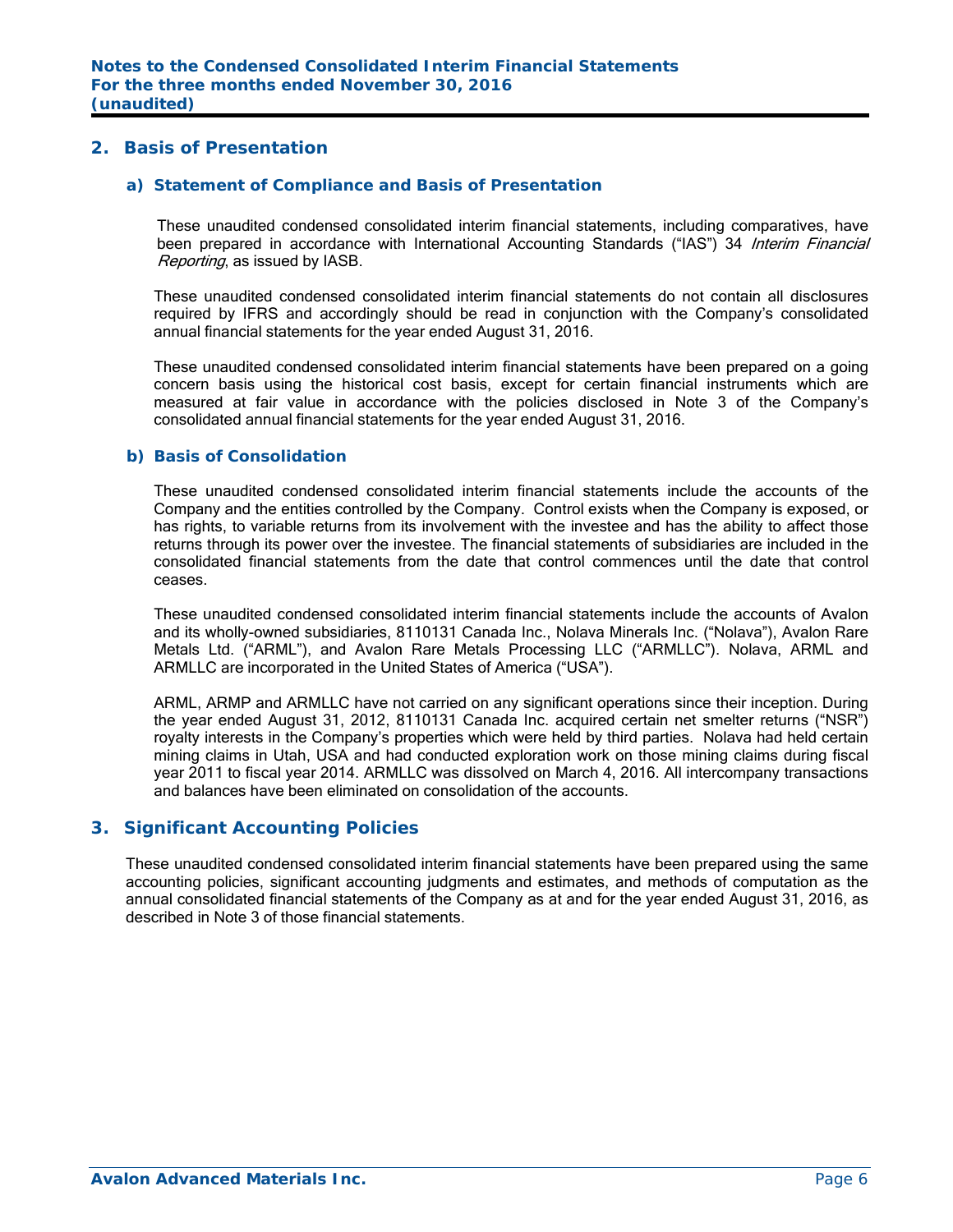## **4. Recent Accounting Pronouncements**

The following pronouncements are issued but not yet effective:

#### *a) IFRS 9, Financial Instruments*

IFRS 9, *Financial instruments* ("IFRS 9") was issued by the IASB in July 2014 and will replace IAS 39, Financial Instruments: recognition and measurement ("IAS 39"). IFRS 9 utilizes a single approach to determine whether a financial asset is measured at amortized cost or fair value and a new mixed measurement model for debt instruments having only two categories: amortized cost and fair value. The approach in IFRS 9 is based on how an entity manages its financial instruments in the context of its business model and the contractual cash flow characteristics of the financial assets. Final amendments released in July 2014 also introduce a new expected loss impairment model and limited changes to the classification and measurement requirements for financial assets. IFRS 9 is effective for annual periods beginning on or after January 1, 2018. The Company is currently evaluating the impact of this standard and amendments on its consolidated financial statements.

#### *b) IFRS 15, Revenue from Contracts and Customers*

IFRS 15, Revenue from Contracts and Customers ("IFRS 15") was issued by the IASB in May 2014, and will replace IAS 18, Revenue, IAS 11, Construction Contracts, and related interpretations on revenue. IFRS 15 sets out the requirements for recognizing revenue that apply to all contracts with customers, except for contracts that are within the scope of the standards on leases, insurance contracts and financial instruments. IFRS 15 uses a control based approach to recognize revenue which is a change from the risk and reward approach under the current standard. Companies can elect to use either a full or modified retrospective approach when adopting this standard and it is effective for annual periods beginning on or after January 1, 2018. The Company is currently evaluating the impact of IFRS 15 on its consolidated financial statements.

## *c) IFRS 16, Leases*

 IFRS 16, Leases ("IFRS 16") was issued by the IASB in January 2016, and will replace IAS 17 Leases. IFRS 16 specifies the methodology to recognize, measure, present and disclose leases. The standard provides a single lessee accounting model, requiring lessees to recognize assets and liabilities for all leases except for short-term leases and leases with low value assets. IFRS 16 substantially carries forward the lessor accounting requirements in IAS 17. IFRS 16 is effective for annual periods beginning on or after January 1, 2019, with early adoption permitted if IFRS 15 has also been adopted. A lessee will apply IFRS 16 to its leases either retrospectively to each prior reporting period presented; or retrospectively with the cumulative effect of initially applying IFRS 16 being recognized at the date of initial application. The Company is currently evaluating the impact of IFRS 16 on its consolidated financial statements.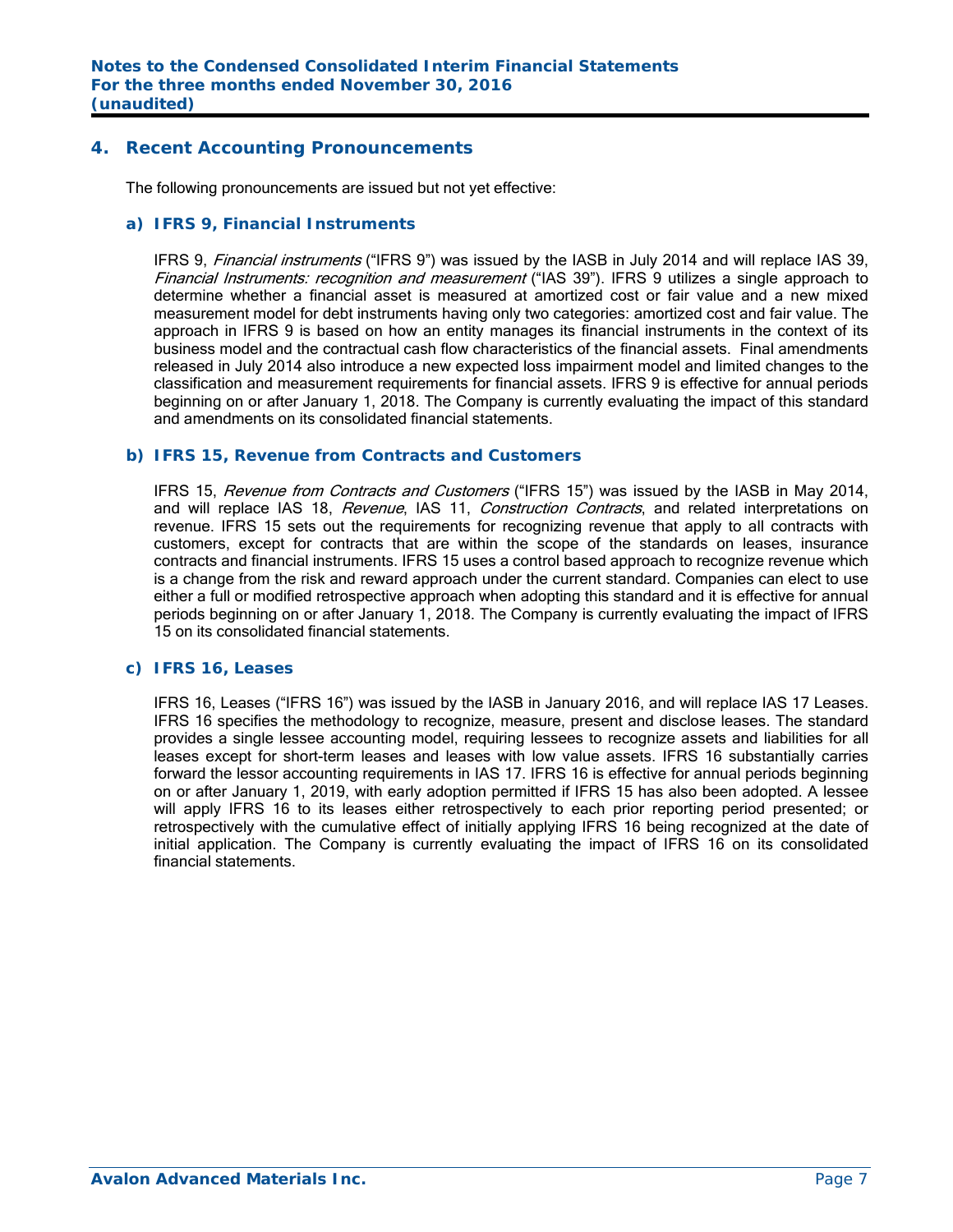# **5. Exploration and Evaluation Assets**

|                                         | September 1,<br>2016 | <b>Expenditures</b> | Impairment<br><b>Loss</b> | November 30,<br>2016 |
|-----------------------------------------|----------------------|---------------------|---------------------------|----------------------|
| <b>For the Quarter</b>                  |                      |                     |                           |                      |
| Separation Rapids Lithium Project (a)   | 7,481,410 \$         | 422,097             |                           | 7,903,507            |
| East Kemptville Tin-Indium Project (b)  | 5,011,070            | 80,695              |                           | 5,091,765            |
| Mount Douglas Tin-Tungsten Property (d) | 46.663               | 29.758              |                           | 76.421               |
| Warren Township Anorthosite Project (e) |                      |                     |                           |                      |
| Other (f)                               | 28,101               | 17,071              |                           | 45,172               |
|                                         | 12,567,244           | 549,621             |                           | 13,116,865           |

|                                         | September 1,<br>2015     | <b>Expenditures</b> |   | Impairment<br>Loss | August 31,<br>2016 |
|-----------------------------------------|--------------------------|---------------------|---|--------------------|--------------------|
| For the year ended August 31, 2016      |                          |                     |   |                    |                    |
| Separation Rapids Lithium Project (a)   | 5,637,890 \$             | 1,843,520           | S |                    | 7,481,410          |
| East Kemptville Tin-Indium Project (b)  | 3,148,165                | 1,862,905           |   |                    | 5,011,070          |
| Miramichi Tin Property (c)              | 202,925                  | 15,695              |   | (218, 620)         |                    |
| Mount Douglas Tin-Tungsten Property (d) | $\overline{\phantom{0}}$ | 46,663              |   |                    | 46,663             |
| Warren Township Anorthosite Project (e) | $\overline{\phantom{0}}$ | 5,318               |   | (5,318)            |                    |
| Other (f)                               | 15,000                   | 13,101              |   |                    | 28,101             |
|                                         | 9,003,980                | 3,787,202           |   | (223, 938)         | 12,567,244         |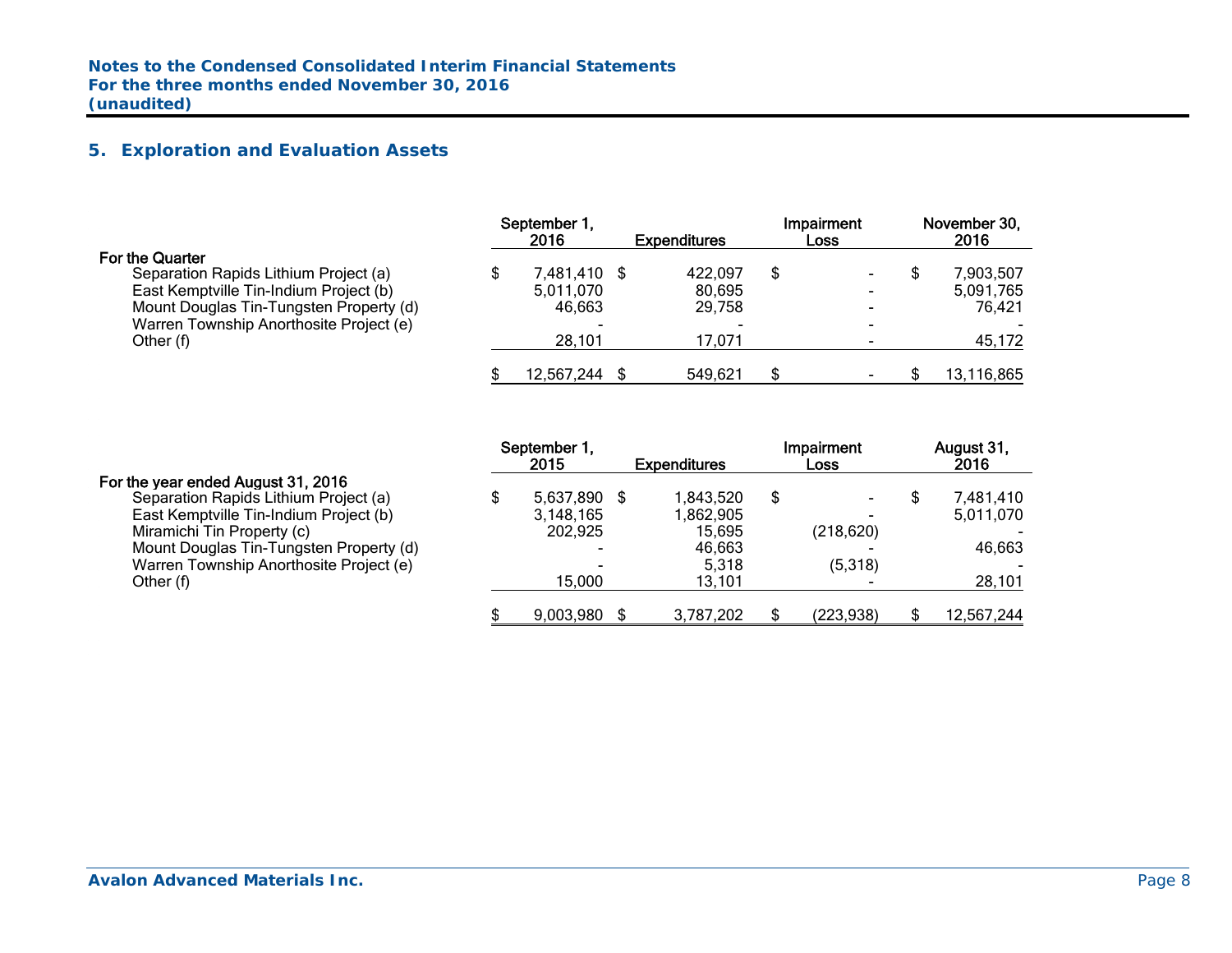## **5. Exploration and Evaluation Assets (continued)**

a) Separation Rapids Lithium Project, Ontario

The Company owns a 100% interest in certain claims and a mining lease in the Kenora area of Ontario.

b) East Kemptville Tin-Indium Project, Nova Scotia

During the year ended August 31, 2007, the Company was granted a special exploration licence to search and prospect for all minerals except for coal, salt, potash and uranium within four claims in the East Kemptville area of Yarmouth, Nova Scotia. The special licence has been renewed multiple times since then.

In September 2014, the Company submitted an application for a new special licence reflecting the entire original mine site. During the quarter ended May 31, 2015, by Order in Council, the Government of Nova Scotia approved an application for a new special licence reflecting the entire original mine site. The current special licence has a term of three years beginning on February 2, 2015 and includes a requirement to incur \$5.25 million in expenditures over the three years including \$2,250,000 by January 31, 2017 (of which \$2,897,911 had been incurred by November 30, 2016).

The Company also has a number of regular exploration licences covering certain claims in the same proximity to the claims covered under the special exploration licence.

c) Miramichi Tin Property, New Brunswick

The Company owned a 100% interest in certain claims located in York County, New Brunswick, which were staked by the Company during the year ended August 31, 2012.

As at August 31, 2016, the Company had decided not to renew the claims when they are due for renewal in September 2016, accordingly the cost incurred to-date of \$218,620 has been written off as an impairment loss during the year ended August 31, 2016. These claims expired in September 2016.

d) Mount Douglas Tin-Tungsten Property, New Brunswick

During the year ended August 31, 2016, the Company entered into an option agreement to earn a 100% interest (subject to a 2.0% NSR, which can be bought back for \$1.0 million) in certain mineral claims located in Charlotte County, New Brunswick. To keep the option in good standing, the Company is required to incur exploration expenditures of \$75,000 by October 28, 2016 (which had been incurred by October 28, 2016) and make cash payments totalling \$120,000 over five years (of which \$10,000 had been paid by November 30, 2016, with the next payment of \$20,000 being due by October 28, 2017).

e) Warren Township Anorthosite Project, Ontario

The Company owns a 100% interest in certain claims located near Foleyet, Ontario, which were staked by the Company during the year ended August 31, 2003. During the year ended August 31, 2013, the Company entered into a Mining Lease with the Province of Ontario under the Mining Act of Ontario covering these claims.

No substantial work has been carried out on the Warren Township project during the last five years and no work was planned or budgeted for fiscal 2017. In addition, no new potential customer has been identified for the project's calcium feldspar product. The current outlook as at November 30, 2016 for the Warren Township project remains unchanged. It is management's view that the fair value of this project has been significantly impaired and has estimated the recoverable amount of this project as at November 30, 2016 to be \$nil.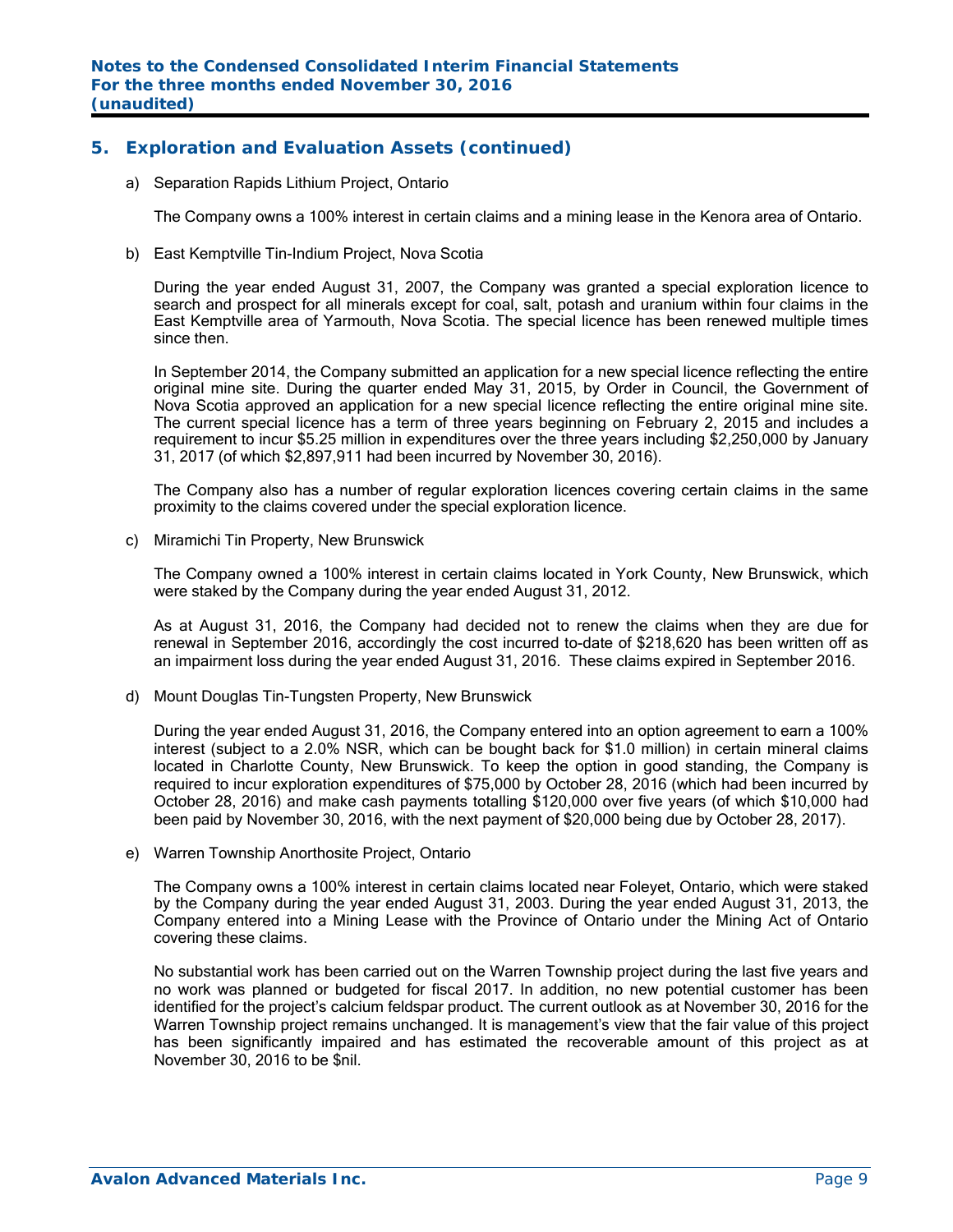## **5. Exploration and Evaluation Assets (continued)**

#### e) Other Resource Properties

The Company has a 100% interest in several claims in the Lilypad Lakes Tantalum Property, a 2.0% NSR interest in certain claims of the East Cedartree Gold Property located near Kenora, Ontario, and a 2.4% NSR interest in the Wolf Mountain Platinum-Palladium Project.

During the year ended August 31, 2016, the Company entered into an option agreement to earn a 100% interest (subject to a 2.0% NSR, which can be bought back for \$1.0 million) in certain mineral claims located south of St. George, New Brunswick. To keep the option in good standing, the Company is required to incur exploration expenditures of \$40,000 by May 31, 2017 (of which \$16,875 had been incurred as at November 30, 2016) and make cash payments totalling \$150,000 over five years (of which \$10,000 had been paid by November 30, 2016, with the next payment of \$15,000 being due by August 22, 2017). The Company has also staked certain claims in the same proximity to the optioned claims during the year ended August 31, 2016.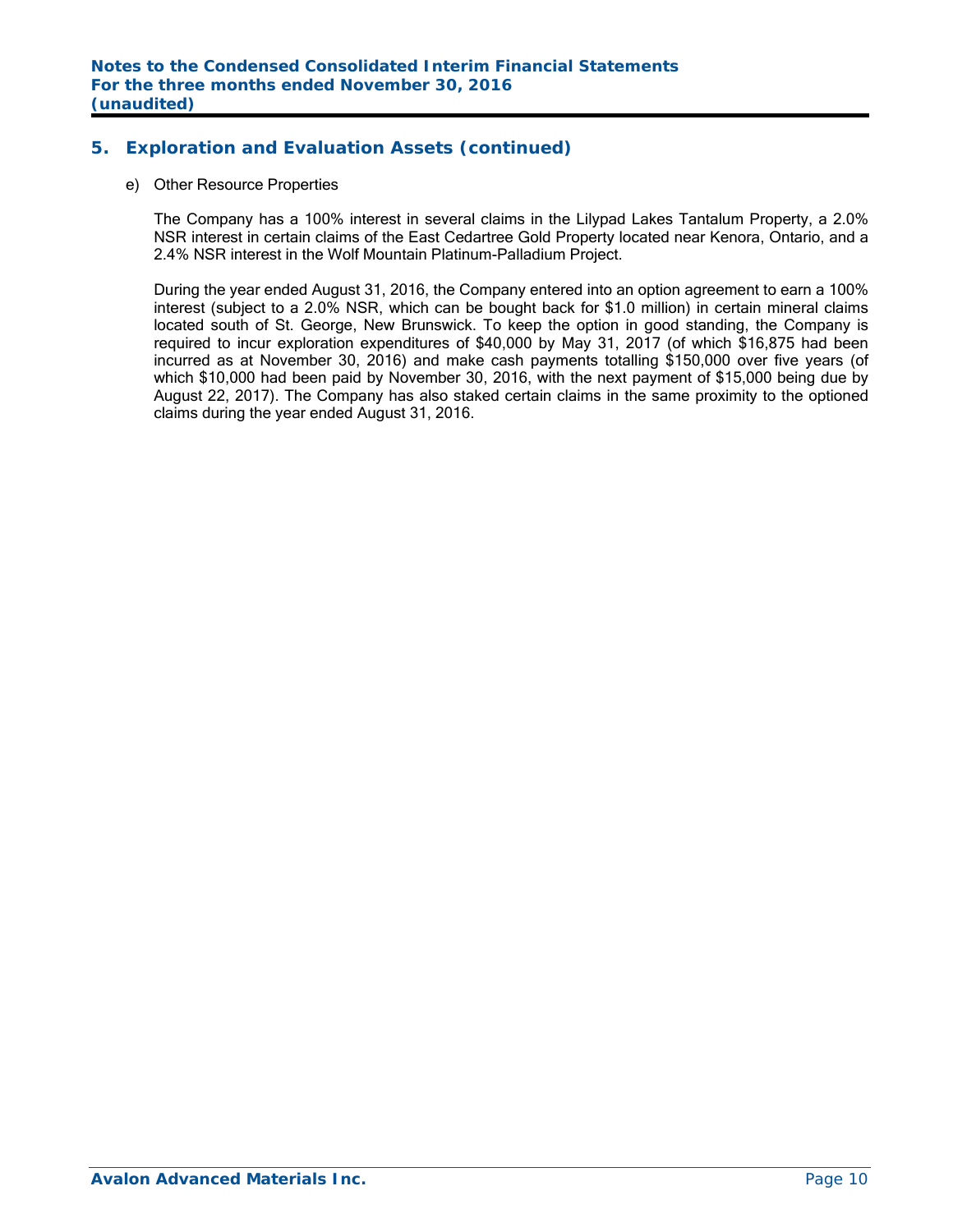# **6. Property, Plant and Equipment**

| Nechalacho<br><b>REE Project</b> |     |         |          |         |                                     | Land and |                 |         |                                        |        |                                  | <b>Total</b>  |
|----------------------------------|-----|---------|----------|---------|-------------------------------------|----------|-----------------|---------|----------------------------------------|--------|----------------------------------|---------------|
|                                  |     |         |          |         |                                     |          |                 |         |                                        |        |                                  |               |
| \$103,122,245                    | \$  | 646,860 | \$       | 301,556 | \$                                  | 74,455   | \$              | 680,884 | \$                                     | 94,594 |                                  | \$104,920,594 |
| 298,081                          |     |         |          |         |                                     |          |                 |         |                                        |        |                                  | 298,081       |
| 103,420,326                      |     | 646,860 |          | 301,556 |                                     | 74,455   |                 | 680,884 |                                        | 94,594 |                                  | 105,218,675   |
| 53,041                           |     |         |          |         |                                     |          |                 |         |                                        |        |                                  | 53,041        |
| \$103,473,367                    | \$  | 646,860 | \$       | 301,556 | \$                                  | 74,455   | \$              | 680,884 | \$                                     | 94,594 |                                  | \$105,271,716 |
|                                  |     |         |          |         |                                     |          |                 |         |                                        |        |                                  |               |
| \$<br>$\blacksquare$             | \$  | 192,178 | \$       | 226,295 | \$                                  | 537      | \$              | 559,419 | \$                                     | 74,876 | \$                               | 1,053,305     |
|                                  |     | 26,485  |          | 22,507  |                                     | 3,223    |                 | 36,440  |                                        | 15,775 |                                  | 104,430       |
|                                  |     | 218,663 |          | 248,802 |                                     | 3,760    |                 | 595,859 |                                        | 90,651 |                                  | 1,157,735     |
|                                  |     | 6,092   |          | 3,918   |                                     | 806      |                 | 6,377   |                                        | 3,943  |                                  | 21,136        |
| \$                               |     | 224,755 | \$       | 252,720 | \$                                  | 4,566    | S.              | 602,236 | \$                                     | 94,594 | -SS                              | 1,178,871     |
|                                  |     |         |          |         |                                     |          |                 |         |                                        |        |                                  |               |
| \$103,420,326                    | \$  | 428,197 | \$       | 52,754  | \$                                  | 70,695   | \$              | 85,025  | \$                                     | 3,943  |                                  | \$104,060,940 |
| \$103,473,367                    | \$  | 422,105 | \$       | 48,836  | \$                                  | 69,889   | \$              | 78,648  | \$                                     |        |                                  | \$104,092,845 |
|                                  | (a) | $-$ \$  | Airstrip |         | Computer<br>and Office<br>Equipment |          | <b>Building</b> |         | <b>Exploration</b><br><b>Equipment</b> |        | Leasehold<br><b>Improvements</b> |               |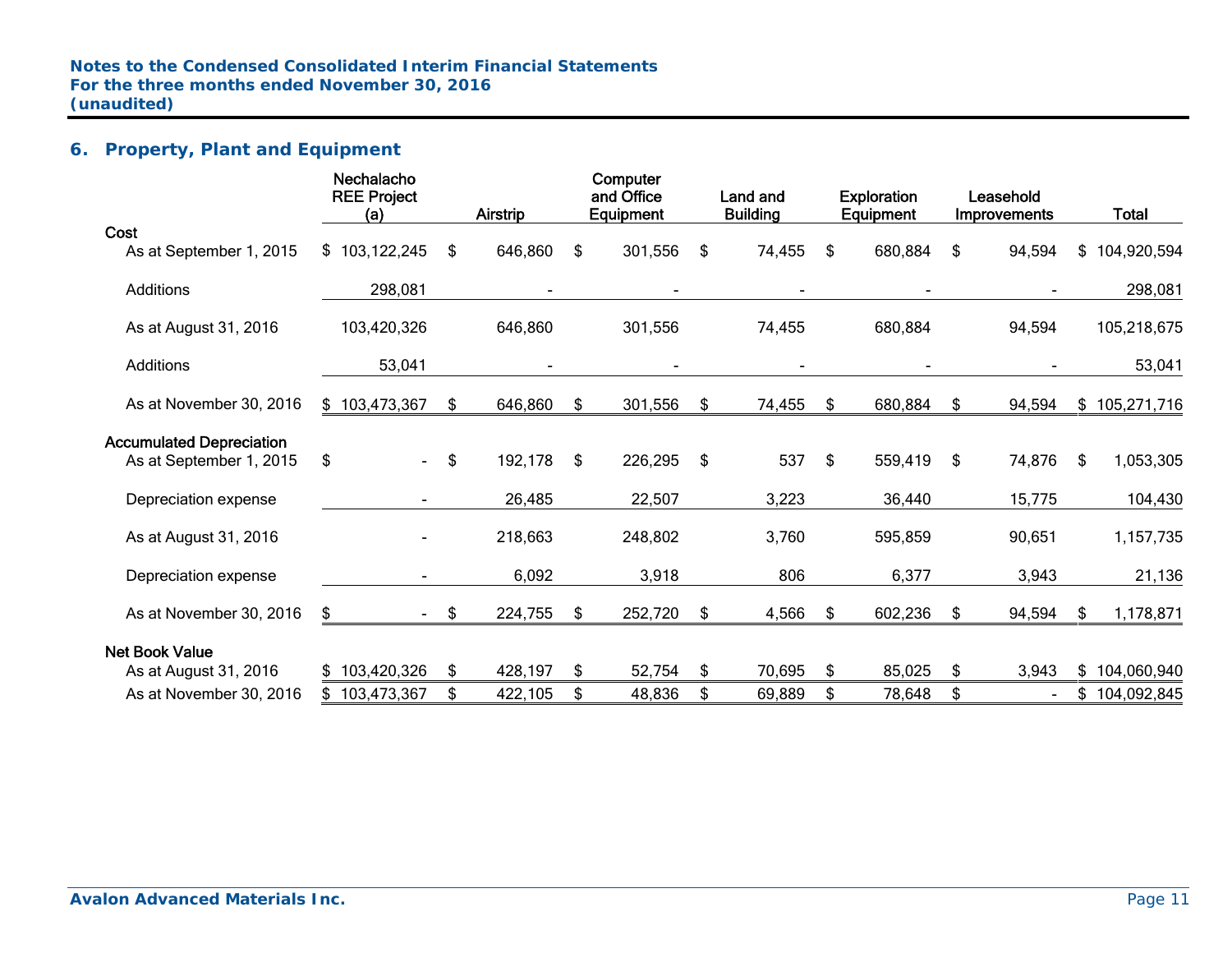## **6. Property, Plant and Equipment (continued)**

a) Nechalacho REE Project, Northwest Territories

During the year ended August 31, 2005, the Company acquired a 100% interest in five mining leases covering the Nechalacho rare earth elements deposit ("Nechalacho Deposit") located at Thor Lake in the Mackenzie Mining District of the Northwest Territories. In addition, three mineral claims were staked in 2009 to cover favorable geology to the west of the mining leases.

The property is subject to an underlying 2.5% net smelter returns ("NSR") royalty agreement which can be bought back at the principal amount of \$150,000 compounded annually at the average Canadian prime rate from May 2, 1982 to the buyback date, and which currently approximates \$1.4 million.

During the year ended August 31, 2012, the Company entered into an accommodation agreement (the "Accommodation Agreement") with the Deninu K'ue First Nation ("DKFN"). The DKFN is one of three Akaitcho bands who have used, occupied and have constitutionally protected aboriginal rights with respect to the lands on which the Nechalacho Deposit in the Northwest Territories is located.

The Accommodation Agreement provides for business and employment opportunities for the DKFN related to the Nechalacho Deposit and associated facilities in the Northwest Territories and contains measures to mitigate environmental and cultural impacts that may result from the project development. The Accommodation Agreement also commits the DKFN to supporting timely completion of the environmental assessment, permitting and development processes of the Nechalacho REE Project, and provides for the DKFN to participate in the project economics.

## **7. Deferred Flow-Through Share Premium**

A summary of the changes in the deferred flow-through share premium amount is set out below:

| Balance - September 1, 2015<br>Increase relating to flow-through common shares issued<br>Decrease relating to CEE incurred | \$<br>293,808<br>218,949<br>(416, 140) |
|----------------------------------------------------------------------------------------------------------------------------|----------------------------------------|
| Balance - August 31, 2016<br>Increase relating to flow-through common shares issued<br>Decrease relating to CEE incurred   | 96,617<br>181,818<br>(108, 527)        |
| Balance - November 30, 2016                                                                                                | \$<br>169,908                          |

## **8. Warrants Denominated in Foreign Currency**

The following table reconciles the outstanding warrants (with an exercise price in a currency that is not the functional currency of the Company) to purchase common shares of the Company at the beginning and end of the respective reporting periods:

|                                                                | <b>Number</b><br>of Warrants |    | Amount               |
|----------------------------------------------------------------|------------------------------|----|----------------------|
| Balance - September 1, 2015<br>Increase in fair value          | 6,466,513                    | S  | 288,857<br>122,561   |
| Balance - August 31, 2016<br>Increase (Decrease) in fair value | 6,466,513                    |    | 411,418<br>(167,163) |
| Balance - November 30, 2016                                    | 6,466,513                    | S. | 244,255              |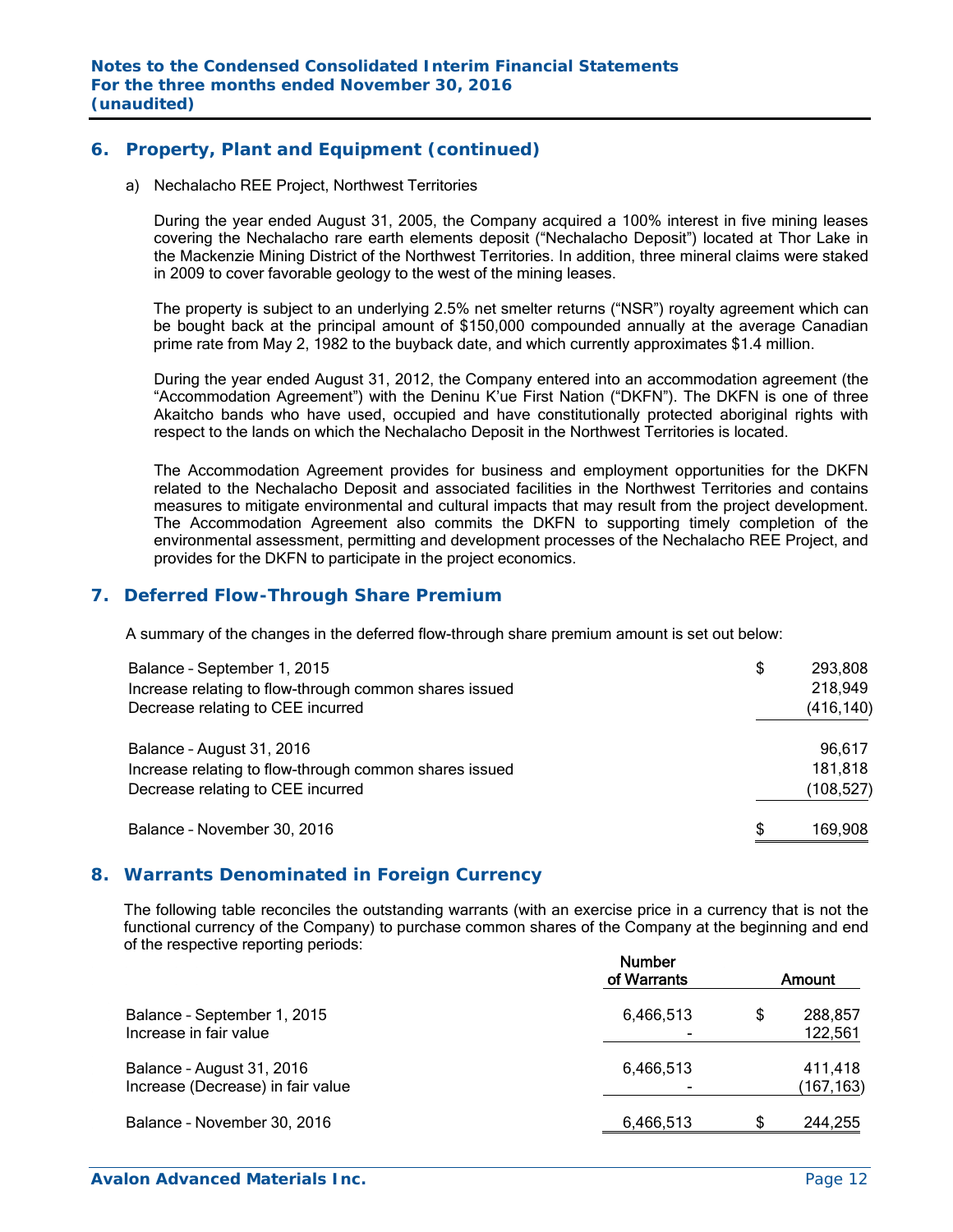## **8. Warrants Denominated in Foreign Currency (continued)**

In June 2014, the Company issued 9,237,875 units of the Company at a price of \$0.469 (US\$0.433) per unit ("US\$ Unit") pursuant to a security purchase agreement for gross proceeds of \$4,331,200 (US\$4,000,000). Each US\$ Unit was comprised of a common share and 0.70 of a common share purchase warrant (each whole warrant, a "US\$ Warrant"). Each US\$ Warrant is exercisable into a common share of the Company at an exercise price of US\$0.56 per share commencing on December 13, 2014 until June 13, 2021, and is subject to certain anti-dilution provisions, which may reduce the exercise price, with a floor of US\$0.5095 per share. The adjusted exercise price as calculated by the anti-dilution provisions as at November 30, 2016 is US\$0.5223.

In accordance with *IAS 32 Financial Instruments: Presentation* and *IAS 39 Financial Instruments:* Recognition and Measurement, the fair value of the warrant component of the US\$ Unit has been classified as a financial liability at FVTPL and recorded at fair value at the time of issuance, and was re-measured at each financial statement reporting date. The fair value of these warrants has been re-measured as at November 30, 2016 using the Black-Scholes pricing model with the following assumptions: expected dividend yield of Nil; risk free interest rate of 0.96%; expected life of 4.5 years; and expected volatility of 73%, and the resulting change in value being recorded as increase or decrease in fair value of warrants denominated in foreign currency in the condensed consolidated interim statement of comprehensive loss.

## **9. Share Capital**

#### *a) Authorized*

The Company is presently authorized to issue an unlimited number of common shares without par value. The Company is also authorized to issue up to 25,000,000 preferred shares without par value, of which none have been issued.

#### *b) Common Shares Issued and Outstanding*

|                                                    | <b>Number</b> | Amount            |
|----------------------------------------------------|---------------|-------------------|
| Balance - September 1, 2015<br>Issued pursuant to: | 152,785,482   | 164,695,991<br>S  |
| equity offerings                                   | 26,253,724    | 2,826,056         |
| exercise of warrants                               | 125,000       | 21,799            |
| exercise of brokers' compensation warrants         | 360,000       | 64,573            |
| Issuance costs - cash                              |               | (150, 174)        |
| Issuance costs - compensation warrants issued      |               | (43, 491)         |
| Price premium of flow-through shares issued        |               | (233, 400)        |
| Balance - August 31, 2016                          | 179,524,206   | 167,181,354<br>S. |
| Issued pursuant to:                                |               |                   |
| equity offering (i)                                | 4,545,454     | 1,000,000         |
| exercise of warrants                               | 1,025,000     | 178,750           |
| Issuance costs - cash                              |               | (71, 351)         |
| Issuance costs - compensation warrants issued      |               | (12, 747)         |
| Price premium of flow-through shares issued        |               | (181, 818)        |
| Balance - November 30, 2016                        | 185,094,660   | 168,094,188<br>\$ |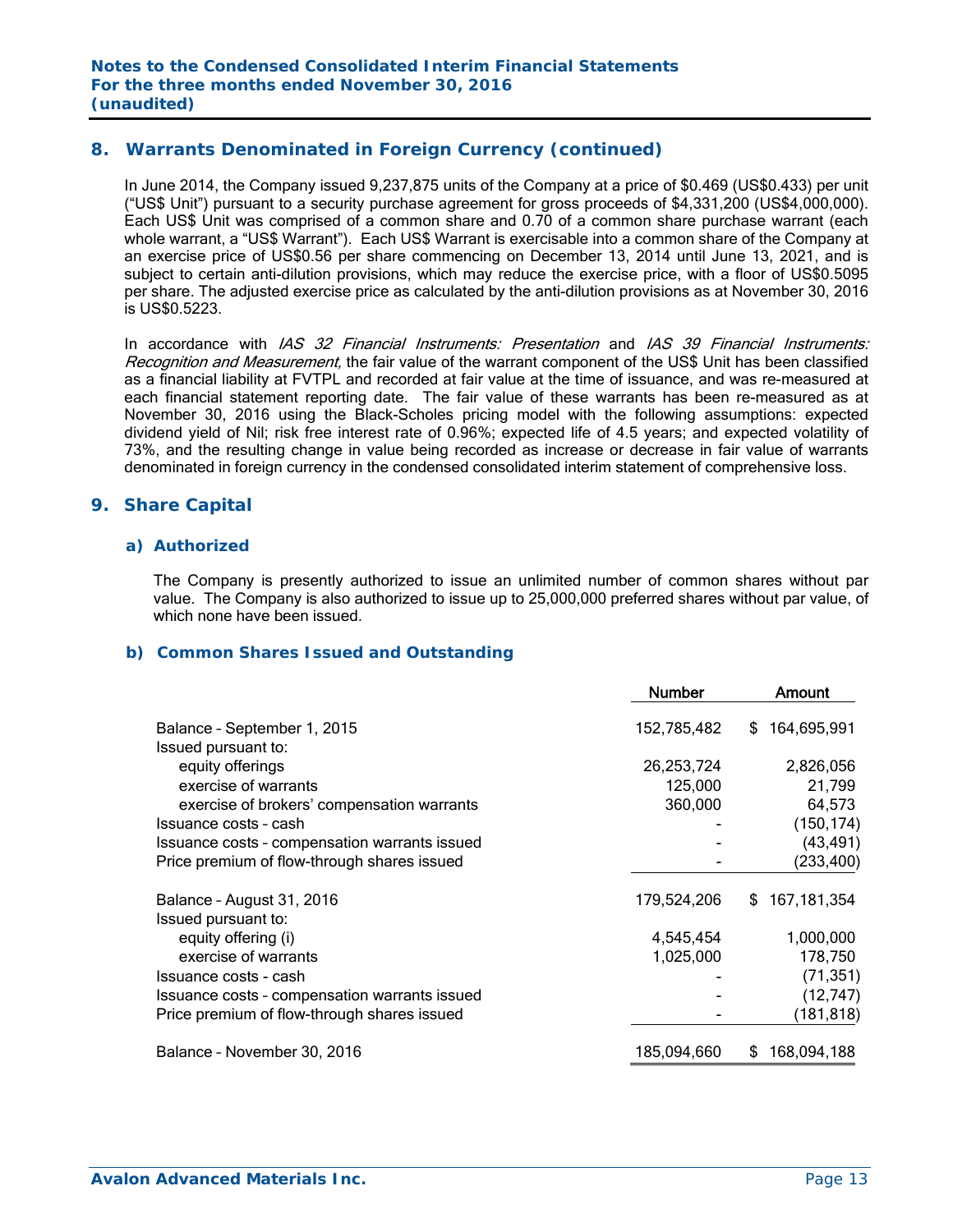i) On November 7, 2016, the Company completed a private placement (the "Private Placement") and issued 4,545,454 flow-through common shares at \$0.22 per share for gross proceeds of \$1,000,000.

In connection with the Private Placement, the Company paid finders' fees of \$60,000, incurred other issuance costs of \$11,351 and issued 272,727 non-transferrable finder's compensation warrants. Each compensation warrant entitles the holder to purchase one common share of the Company at an exercise price of \$0.25 per share until November 7, 2018. The estimated fair value of the compensation warrants totaled \$12,747. The fair values of these compensation warrants were estimated using the Black-Scholes pricing model, with the following assumptions: expected dividend yield of Nil; risk free interest rate of 0.70%; expected life of 2.0 years; and expected volatility of 74%.

The excess of the cash consideration received over the market price of the Company's shares at the date of the announcement of the flow-through share financing totaling \$181,818 was recorded as a deferred flow-through share premium liability on the consolidated statement of financial position on November 7, 2016.

#### *c) Warrants*

The following table reconciles the warrants outstanding to purchase common shares of the Company at the beginning and end of the respective reporting periods:

|                                                                                                                                                                                                                                                                                                                                                    | <b>Number</b><br>of Warrants                     | Weighted<br>Average<br><b>Exercise Price</b> |                         |  |  |
|----------------------------------------------------------------------------------------------------------------------------------------------------------------------------------------------------------------------------------------------------------------------------------------------------------------------------------------------------|--------------------------------------------------|----------------------------------------------|-------------------------|--|--|
| Balance - September 1, 2015<br>Issued pursuant to equity offerings<br>Issued pursuant to Accommodation Agreement                                                                                                                                                                                                                                   | $3,478,485^{(1)}$<br>12,350,000<br>10,000        | \$                                           | 0.490<br>0.164<br>0.230 |  |  |
| Exercised                                                                                                                                                                                                                                                                                                                                          | (125,000)                                        |                                              | 0.150                   |  |  |
| Balance - August 31, 2016<br>Exercised<br>Expired                                                                                                                                                                                                                                                                                                  | $15,713,485^{(1)}$<br>(1,025,000)<br>(2,215,985) | \$                                           | 0.237<br>0.150<br>0.425 |  |  |
| Balance - November 30, 2016<br>$\frac{1}{2}$ $\frac{1}{2}$ $\frac{1}{2}$ $\frac{1}{2}$ $\frac{1}{2}$ $\frac{1}{2}$ $\frac{1}{2}$ $\frac{1}{2}$ $\frac{1}{2}$ $\frac{1}{2}$ $\frac{1}{2}$ $\frac{1}{2}$ $\frac{1}{2}$ $\frac{1}{2}$ $\frac{1}{2}$ $\frac{1}{2}$ $\frac{1}{2}$ $\frac{1}{2}$ $\frac{1}{2}$ $\frac{1}{2}$ $\frac{1}{2}$ $\frac{1}{2}$ | $12,472,500^{(1)}$                               | \$                                           | 0.210                   |  |  |

 $\frac{(1)}{2}$  Does not include the 6,466,513 US\$ Warrants as disclosed below.

The outstanding warrants have a weighted average remaining contract life of 1.2 years.

The warrants reserve, included as a component of the consolidated statement of changes in equity, relates to equity settled instruments issued by the Company to various stakeholders.

As disclosed in Note 8, the Company also has 6,466,513 US\$ Warrants outstanding as at November 30, 2016, with an adjusted exercise price of US\$0.5223 per share. These US\$ Warrants are exercisable until June 13, 2021.

The Company is also required to issue 20,000 warrants to the Northwest Territory Métis Nation in two equal installments of 10,000 warrants upon the Nechalacho REE Project meeting certain milestones.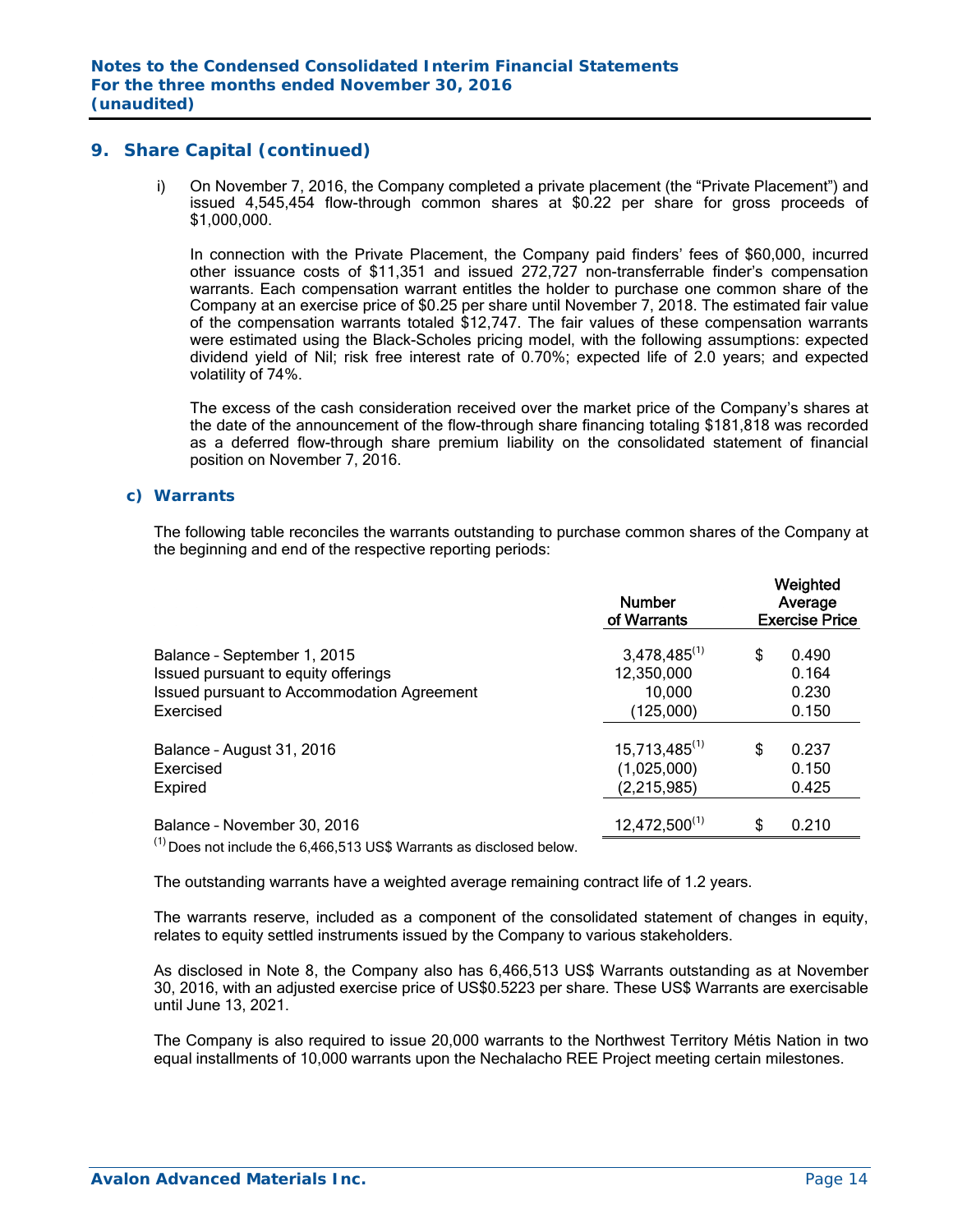#### *d) Share Based Payments*

The shareholders have approved a Stock Option Plan (the "Plan") that provides for the issue of up to 10% of the number of issued and outstanding common shares of the Company to eligible employees, directors and service providers of the Company.

The Plan authorizes the granting of options to purchase common shares of the Company at a price equal to or greater than the closing price of the shares on either the trading day prior to the grant or the day of the grant. The options generally vest over a period of one to four years, and generally have a term of two to five years (but can have a maximum term of up to 10 years).

The following table reconciles the stock options outstanding at the beginning and end of the respective reporting periods:

|                             | <b>Number</b><br>of Options | Weighted<br>Average<br><b>Exercise Price</b> |      |  |
|-----------------------------|-----------------------------|----------------------------------------------|------|--|
| Balance - September 1, 2015 | 9,775,000                   | \$                                           | 1.56 |  |
| Granted                     | 2,140,000                   |                                              | 0.16 |  |
| Expired                     | (1, 125, 000)               |                                              | 4.46 |  |
| Forfeited                   | (150,000)                   |                                              | 2.13 |  |
| Balance - August 31, 2016   | 10,640,000                  |                                              | 0.96 |  |
| Granted                     | 1,490,000                   |                                              | 0.17 |  |
| Expired                     | (750,000)                   |                                              | 2.94 |  |
| Forfeited                   | (50,000)                    |                                              | 0.21 |  |
| Balance - November 30, 2016 | 11,330,000                  | \$                                           | 0.73 |  |

As at November 30, 2016, there were 8,393,750 options vested (August 31, 2016 – 7,551,250) with an average exercise price of \$0.82 (August 31, 2016 - \$1.15).

The share based payments reserve, included as a component of the consolidated statement of changes in equity, relates to equity settled compensation options issued by the Company to its directors, officers, employees and consultants.

The estimated fair value of options earned during the Quarter was \$182,631 (2015 - \$107,255), of which \$1,949 (2015 - \$1,211) was capitalized to property, plant and equipment, \$50,242 (2015 - \$28,184) was capitalized as exploration and evaluation assets, \$1,540 (2015 - \$121) was charged to operations as general exploration expenses with the balance of \$128,900 (2015 - \$77,739) charged to operations as share based compensation expense.

The fair value of each option granted is estimated at the time of grant using the Black-Scholes optionpricing model. The Black-Scholes option-pricing model requires the input of subjective assumptions, including expected life of the option award, share price volatility and other assumptions. The expected life of options granted is derived from historical data on employee exercises and post-vesting employment termination behavior. Expected volatility is based on the historic volatility of the Company's shares. These assumptions involve inherent uncertainties and the application of management judgment. In addition, the Company is required to estimate the expected forfeiture rate and only recognize expense for those options expected to vest.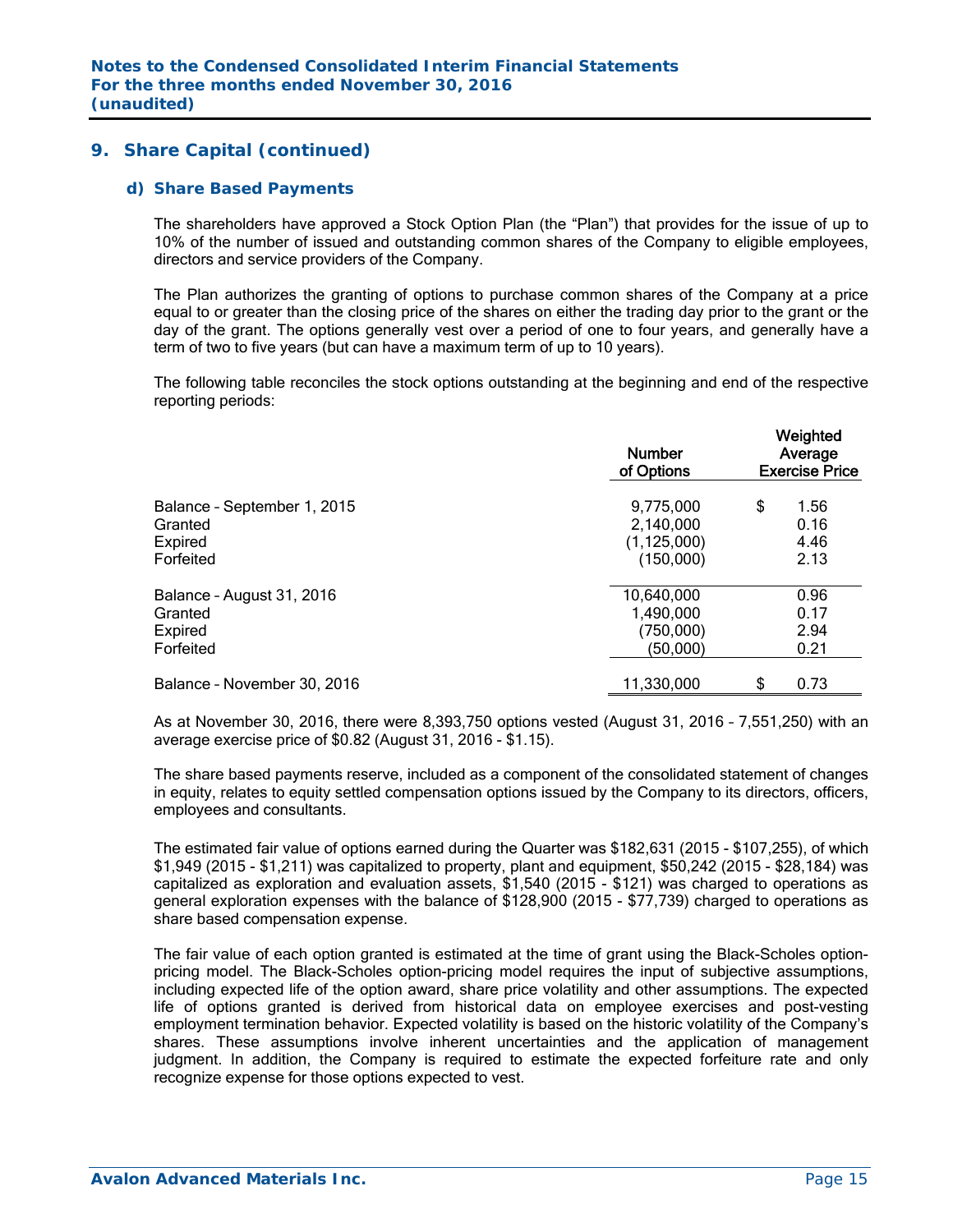The weighted average assumptions for grants during the Quarter and the year ended August 31, 2016 are as follows:

|                                                     | November 30,<br>2016 | August 31,<br>2016 |
|-----------------------------------------------------|----------------------|--------------------|
| Exercise price                                      | \$0.17               | \$0.16             |
| Closing market price on day preceding date of grant | \$0.17               | \$0.16             |
| Risk-free interest rate                             | 0.58%                | 0.53%              |
| Expected life (years)                               | 2.2                  | 3.5                |
| <b>Expected volatility</b>                          | 80%                  | 71%                |
| Expected dividend yield                             | Nil                  | Nil                |
| Grant date fair value                               | \$0.08               | \$0.08             |
| Forfeiture rate                                     | 15%                  | 16%                |

The following table summarizes information concerning outstanding and exercisable options as at November 30, 2016:

|                           | <b>Number of Options</b> |                    | <b>Weighted Average</b><br>Remaining |  |  |
|---------------------------|--------------------------|--------------------|--------------------------------------|--|--|
| <b>Option Price Range</b> | Outstanding              | <b>Exercisable</b> | <b>Contractual Life</b>              |  |  |
| $$3.00 - $3.43$           | 300,000                  | 300,000            | $0.0$ years                          |  |  |
| $$2.00 - $2.99$           | 425,000                  | 337,500            | $0.1$ years                          |  |  |
| $$1.00 - $1.99$           | 1,990,000                | 1,917,500          | 0.8 years                            |  |  |
| $$0.50 - $0.99$           | 2,485,000                | 1,592,500          | 2.1 years                            |  |  |
| $$0.20 - $0.49$           | 3,175,000                | 1,998,750          | 3.1 years                            |  |  |
| $$0.11 - $0.19$           | 2,955,000                | 2,247,500          | 2.9 years                            |  |  |
|                           | 11,330,000               | 8,393,750          |                                      |  |  |

#### *e) Brokers' Compensation Warrants*

The following table summarizes information concerning outstanding brokers' compensation warrants as at the beginning and end of the respective reporting periods:

|                                                 | Number of<br>Compensation<br><b>Warrants</b> | Weighted<br>Average<br><b>Exercise Price</b> |  |  |
|-------------------------------------------------|----------------------------------------------|----------------------------------------------|--|--|
| Balance - September 1, 2015                     | 1,732,612                                    | $0.45^{(1)}$                                 |  |  |
| Issued pursuant to equity offerings             | 840,000                                      | 0.13                                         |  |  |
| Exercised                                       | (360,000)                                    | 0.13                                         |  |  |
| Balance - August 31, 2016                       | 2,212,612                                    | $0.38^{(1)}$                                 |  |  |
| Issued pursuant to equity offering (note 9b(i)) | 272,727                                      | 0.25                                         |  |  |
| Expired                                         | (650,533)                                    | 0.34                                         |  |  |
| Balance - November 30, 2016                     | 1.834.806                                    | $0.38^{(1)}$                                 |  |  |

 $(1)$  554,273 of the compensation warrants outstanding as at September 1, 2015 and throughout the period to November 30, 2016 are denominated in US\$. The effect of the change in the foreign exchange rate between the Canadian\$ and the US\$ has been reflected in the weighted average exercise price as at August 31, 2016 and November 30, 2016.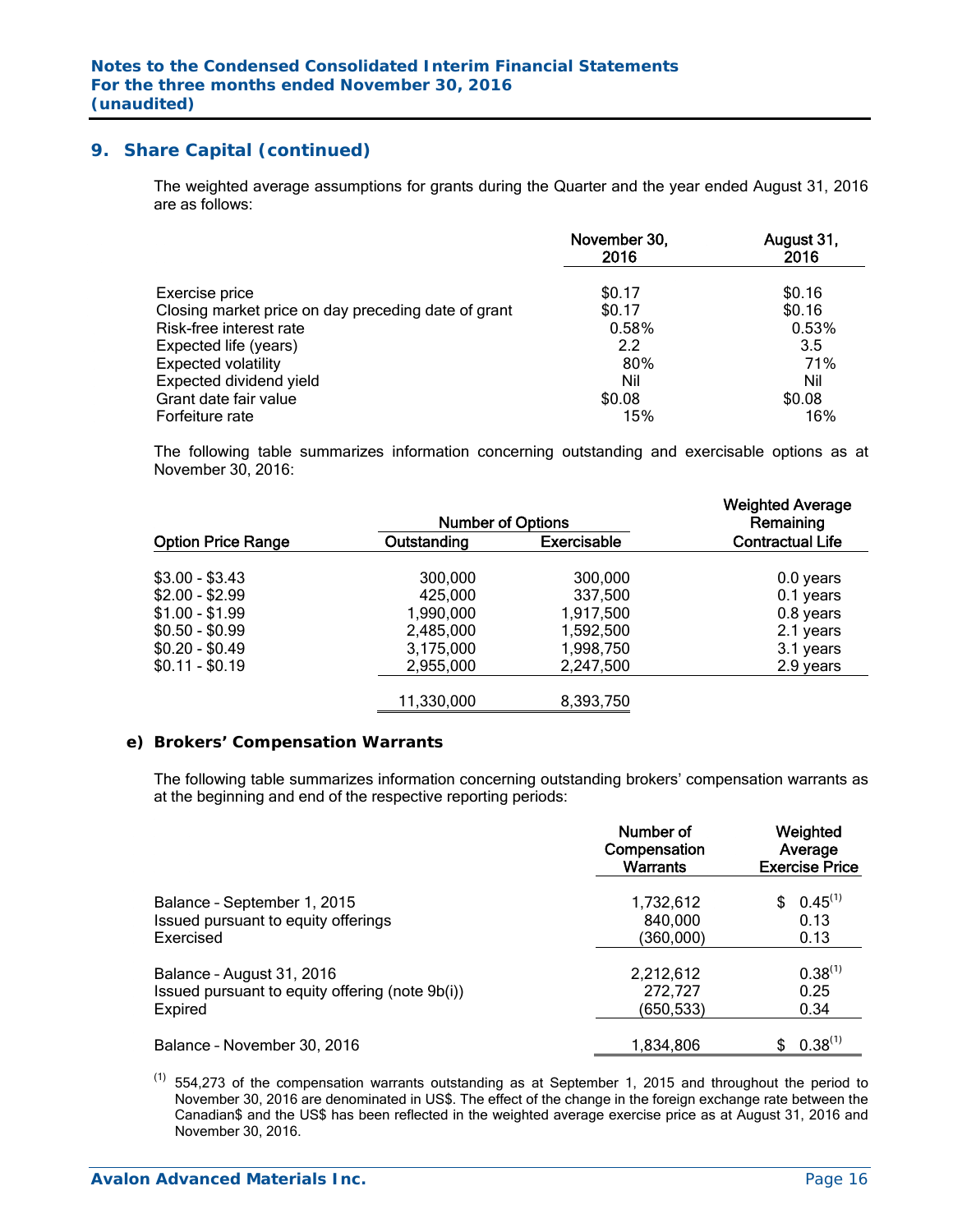The brokers' compensation warrants reserve, included as a component of the consolidated statement of changes in equity, relates to equity settled compensation instruments issued by the Company to external service providers.

As at November 30, 2016, the Company has the following compensation warrants outstanding:

- (i) 554,273 compensation warrants with an exercise price of US\$0.56 per common share, which are exercisable until June 13, 2017;
- (ii) 527,806 compensation warrants with an exercise price of \$0.27 per common share, which are exercisable until December 19, 2016;
- (iii) 300,000 compensation warrants with an exercise price of \$0.11 per common share, which are exercisable until the earlier of March 11, 2018 or if at any time following September 11, 2016, the closing price of the Company's common shares on the TSX is \$0.25 or higher for a period of twenty consecutive trading days, the Company may, by notice to the holder reduce the expiry date of the warrants to not less than 30 days from the date of such notice;
- (iv) 180,000 compensation warrants with an exercise price of \$0.175 per common share, which are exercisable until March 29, 2018; and
- (v) 272,727 compensation warrants with an exercise price of \$0.25 per common share, which are exercisable until November 7, 2018.

## **10. Corporate and Administrative Expenses**

 Corporate and administrative expenses for the three months ended November 30, 2016 and 2015 consist of the following:

|                                              | November 30,<br>2016 | November 30,<br>2015 |         |  |
|----------------------------------------------|----------------------|----------------------|---------|--|
| Salaries and benefits <sup>(1)</sup>         | \$<br>382,314        | \$                   | 491,036 |  |
| Directors' fees                              | 22,700               |                      | 26,874  |  |
| Consulting and professional fees             | 126,297              |                      | 135,110 |  |
| Office, insurance and other expenses         | 102,477              |                      | 123,017 |  |
| Occupancy                                    | 76,446               |                      | 75,972  |  |
| Shareholders' communications and filing fees | 40,001               |                      | 55,433  |  |
| Travel and related costs                     | 24,848               |                      | 32,161  |  |
|                                              | \$<br>775,083        | S                    | 939,603 |  |

 $(1)$  These figures do not include share based compensation. Employees' salaries, benefits including share based compensation expensed for the Quarter totaled \$481,172 (2015 – \$533,698).

## **11. Related Party Disclosures**

Balances and transactions between the Company and its subsidiaries have been eliminated on consolidation and are not disclosed in this note. Details of the transactions between the Company and other related parties are disclosed below: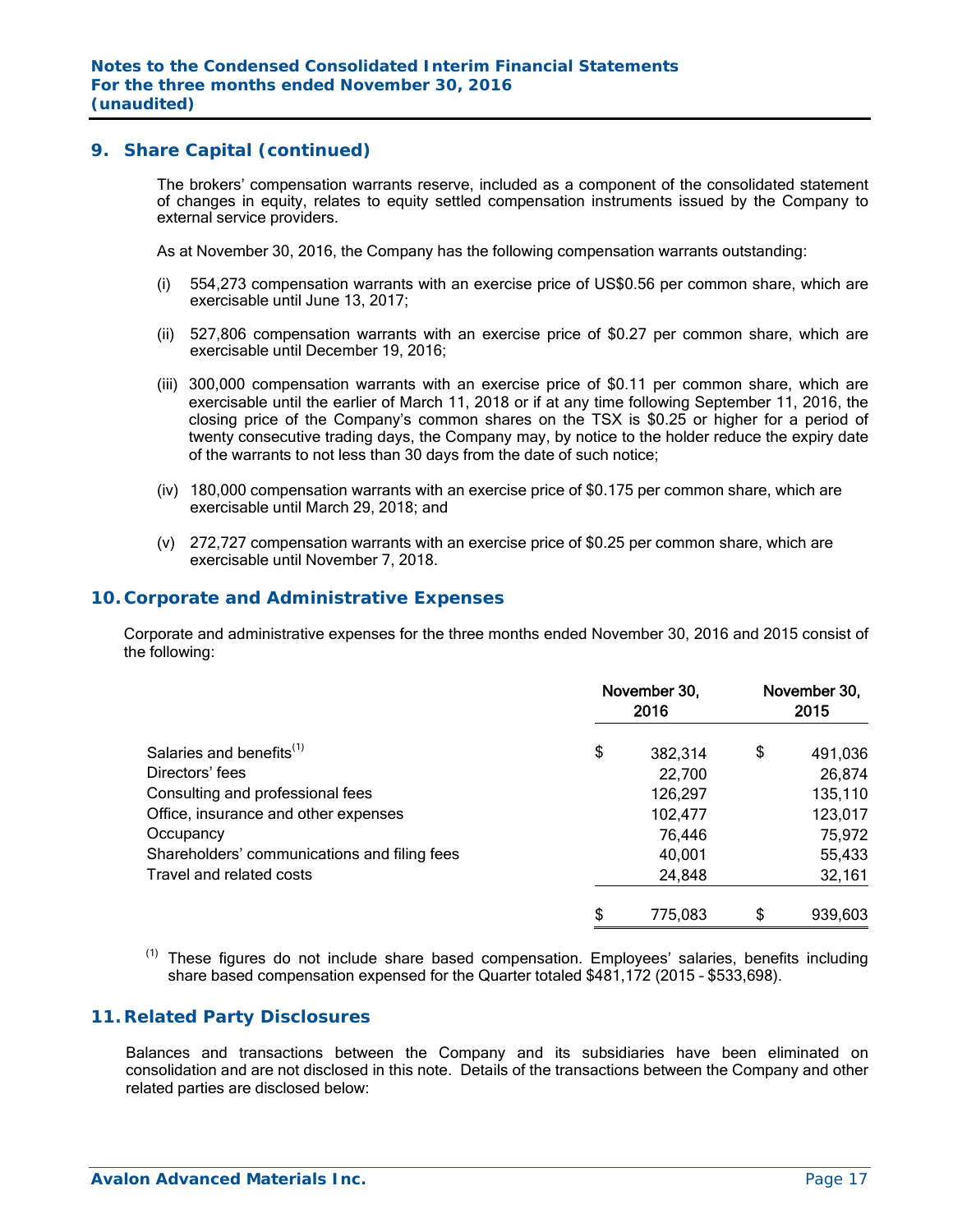## **11. Related Party Disclosures (continued)**

#### a) Trading transactions

There had been no material trading transactions with related parties during each of the three months ended November 30, 2016 and 2015.

#### b) Compensation of key management personnel

The remuneration of directors and other members of the Company's senior management team during each of the three months ended November 30, 2016 and 2015 are as follows:

|                                                                                                  | November 30, | November 30,<br>2015 |  |                   |
|--------------------------------------------------------------------------------------------------|--------------|----------------------|--|-------------------|
| Salaries, benefits and directors' fees <sup>(1)</sup><br>Share based compensation <sup>(2)</sup> | S            | 446.751<br>150,670   |  | 504,998<br>85,211 |
|                                                                                                  |              | 597.421              |  | 590,209           |

- (1) Salaries and benefits of key management personnel capitalized to exploration and evaluation assets and PPE totaled \$198,889 (2015 - \$170,753).
- Fair value of stock options earned and recognized as share based compensation during the respective reporting period.

## **12. Financial Instruments**

IFRS 7 establishes a fair value hierarchy that reflects the significance of inputs used in making fair value measurements as follows:

- Level 1 duoted prices in active markets for identical assets or liabilities;<br>Level 2 linnuts other than quoted prices included in Level 1 that are of
- inputs other than quoted prices included in Level 1 that are observable for the asset or liability, either directly (i.e. as prices) or indirectly (i.e. from derived prices); and
- Level 3 inputs for the asset or liability that are not based upon observable market data.

Assets are classified in their entirety based on the lowest level of input that is significant to the fair value measurement. The fair value of the Company's warrants denominated in a currency that is not the functional currency of the Company is based on Level 2 inputs that are observable for the liability such as interest rate, dividend yield and historical volatility.

## *Fair Values*

Except as disclosed elsewhere in these condensed consolidated interim financial statements, the carrying amounts for the Company's financial instruments approximate their fair values because of the short-term nature of these items.

The Company's risk exposures and the impact on the Company's financial instruments are summarized below:

#### *Credit risk*

The Company is not exposed to any significant credit risk as at November 30, 2016. The Company's cash and cash equivalents are either on deposit with two major Canadian chartered banking groups in Canada or invested in bankers' acceptance notes or guaranteed investment certificates issued by two major Canadian Chartered banking groups. The Company's receivables primarily consist of Goods and Services Tax/Harmonized Sales Tax receivable, government grants and refundable security deposits with various federal and provincial governments and are therefore not subject to significant credit risk.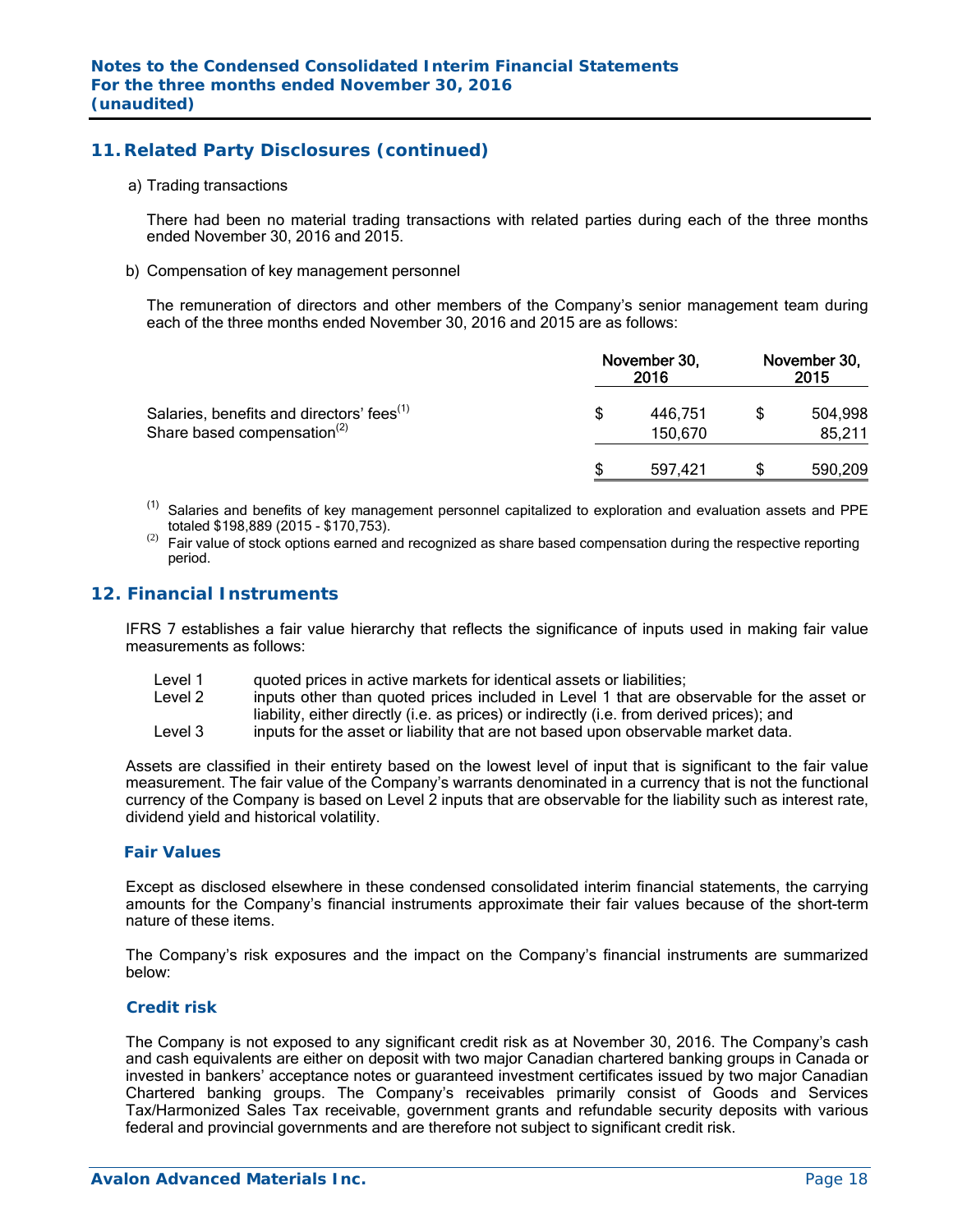## **12. Financial Instruments (continued)**

#### *Liquidity risk*

Liquidity risk is the risk that an entity will not be able to meet its financial obligations as they come due. The Company has in place a planning and budgeting process to assist in determining the funds required to support the Company's normal operating requirements on an on-going basis and its plans for exploration and development expenditures. The Company ensures that there are sufficient funds to meet its short-term requirements, taking into account its anticipated cash flows from operations and its holdings of cash and cash equivalents.

As at November 30, 2016, the Company has current assets of \$1,602,814 and current liabilities of \$1,088,984. The adjusted working capital of the Company is \$927,993 (calculated by adding back the deferred flow-through share premium of \$169,908 and the liability for warrants denominated in foreign currency of \$244,255 to the net current assets of \$513,830). As the de-recognition of the balances of the deferred flow-through share premium and the liability for warrants denominated in foreign currency accounts will not require the future out flow of resources by the Company, it is management's belief that the adjusted working capital figure provides useful information in assessing the Company's liquidity risk.

Repayments due by period as of November 30, 2016:

|                                                                            | <b>Within</b><br>Year | $1-3$<br>Years | 4-5<br>Years | Total              |
|----------------------------------------------------------------------------|-----------------------|----------------|--------------|--------------------|
| Accounts payable and accrued liabilities \$<br>Operating lease obligations | 674,821<br>316,014    | ۰.<br>633.888  | ۰<br>26.412  | 674,821<br>976,314 |
|                                                                            | 990,835               | 633,888        | 26,412       | 1,651,135          |

#### *Market risk*

(i) Interest rate risk

 The Company has cash and cash equivalents balances and it has no interest-bearing debt. The Company's current policy is to invest its excess cash in highly liquid money market investments such as bankers' acceptance notes, treasury bills and GICs. These short term money market investments are subject to interest rate fluctuations.

#### (ii) Foreign currency risk

 The Company's functional currency is the Canadian dollar. The majority of the Company's purchases are transacted in Canadian dollars. Other than the US\$ Warrants as disclosed in note 8, the Company had no other significant financial assets or financial liabilities denominated in foreign currencies as at November 30, 2016.

(iii) Price risk

 The prices of metals and minerals fluctuate widely and are affected by many factors outside of the Company's control. The prices of metals and minerals and future expectation of such prices have a significant impact on the market sentiment for investment in mining and mineral exploration companies. This in turn may impact the Company's ability to raise equity financing for its long term working capital requirements.